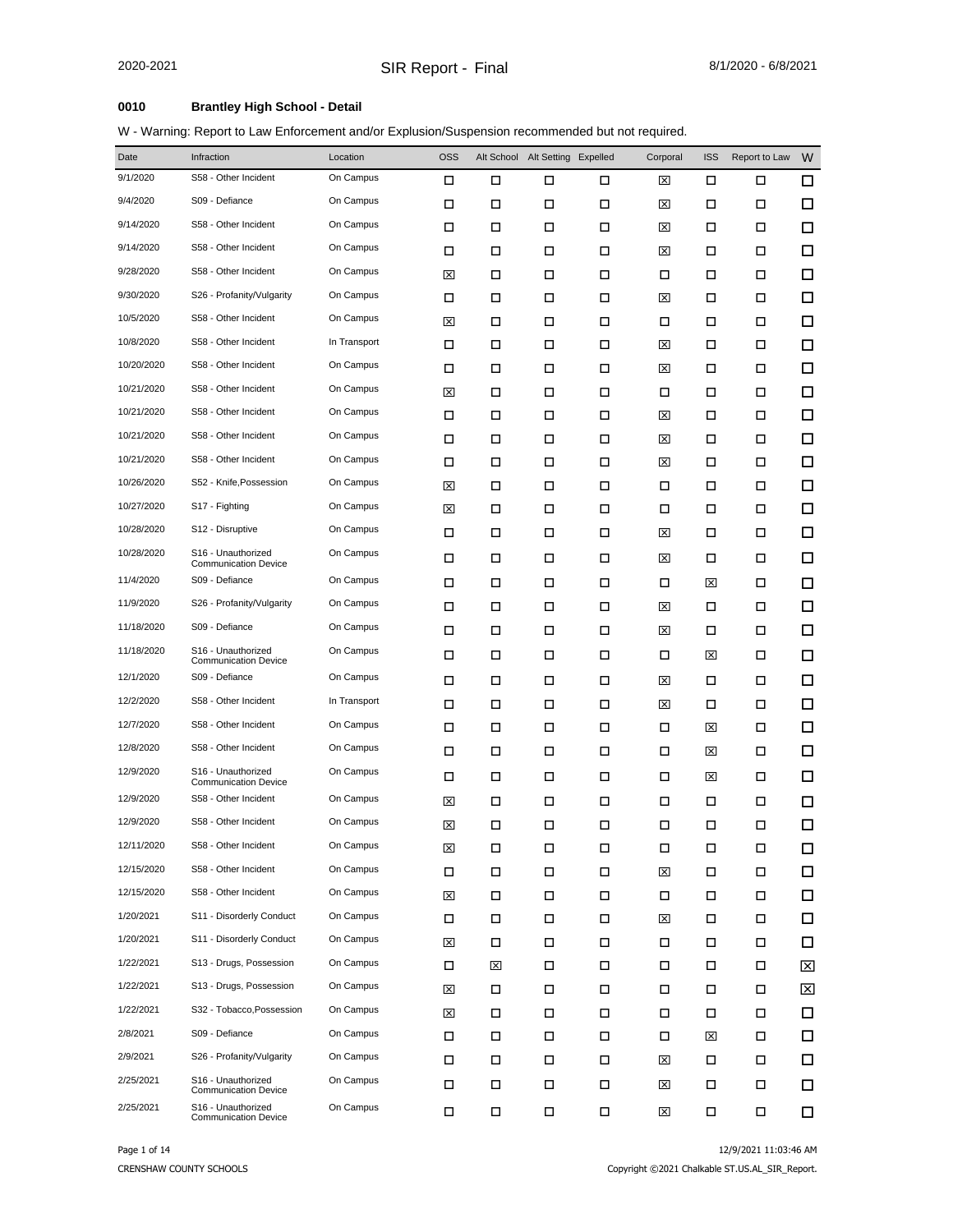# **0010 Brantley High School - Detail**

| Date      | Infraction                | Location  | <b>OSS</b> |        | Alt School Alt Setting Expelled |        | Corporal | <b>ISS</b> | Report to Law | W      |
|-----------|---------------------------|-----------|------------|--------|---------------------------------|--------|----------|------------|---------------|--------|
| 2/26/2021 | S09 - Defiance            | On Campus | ⊠          | □      | □                               | □      | □        | □          | □             | □      |
| 3/3/2021  | S17 - Fighting            | On Campus | ⊠          | $\Box$ | П                               | $\Box$ | Ω        | □          | $\Box$        | □      |
| 3/3/2021  | S17 - Fighting            | On Campus | ⊠          | □      | □                               | □      | □        | □          | □             | □      |
| 3/4/2021  | S12 - Disruptive          | On Campus | □          | □      | □                               | □      | 図        | □          | □             | □      |
| 3/4/2021  | S17 - Fighting            | On Campus | ⊠          | □      | Ω                               | □      | □        | □          | □             | □      |
| 3/4/2021  | S17 - Fighting            | On Campus | ⊠          | □      | Ω                               | $\Box$ | □        | □          | $\Box$        | □      |
| 3/4/2021  | S58 - Other Incident      | On Campus | ⊠          | П      | Ω                               | $\Box$ | □        | □          | □             | □      |
| 3/5/2021  | S12 - Disruptive          | On Campus | $\Box$     | □      | □                               | $\Box$ | □        | ⊠          | □             | □      |
| 3/8/2021  | S32 - Tobacco, Possession | On Campus | □          | □      | □                               | □      | □        | ⊠          | □             | $\Box$ |
| 3/15/2021 | S26 - Profanity/Vulgarity | On Campus | □          | □      | Ω                               | $\Box$ | 図        | □          | □             | □      |
| 3/17/2021 | S58 - Other Incident      | On Campus | □          | □      | Ω                               | $\Box$ | □        | ⊠          | $\Box$        | □      |
| 3/17/2021 | S58 - Other Incident      | On Campus | □          | □      | □                               | $\Box$ | □        | ⊠          | □             | □      |
| 3/18/2021 | S58 - Other Incident      | On Campus | □          | □      | П                               | □      | 区        | □          | □             | □      |
| 3/23/2021 | S58 - Other Incident      | On Campus | ⊠          | □      | □                               | □      | □        | □          | □             | □      |
| 3/24/2021 | S58 - Other Incident      | On Campus | □          | □      | □                               | □      | ⊠        | □          | □             | □      |
| 4/9/2021  | S32 - Tobacco, Possession | On Campus | ⊠          | □      | Ω                               | $\Box$ | □        | □          | □             | □      |
| 4/15/2021 | S26 - Profanity/Vulgarity | On Campus | □          | □      | □                               | □      | ⊠        | □          | □             | □      |
| 4/22/2021 | S11 - Disorderly Conduct  | On Campus | ⊠          | □      | □                               | □      | □        | □          | □             | $\Box$ |
| 4/22/2021 | S58 - Other Incident      | On Campus | ⊠          | □      | П                               | □      | □        | □          | □             | □      |
| 4/23/2021 | S58 - Other Incident      | On Campus | □          | □      | □                               | □      | ⊠        | □          | □             | □      |
| 4/27/2021 | S11 - Disorderly Conduct  | On Campus | $\Box$     | □      | П                               | $\Box$ | □        | ⊠          | □             | □      |
| 4/27/2021 | S11 - Disorderly Conduct  | On Campus | $\Box$     | $\Box$ | $\Box$                          | $\Box$ | □        | ⊠          | □             | □      |
| 4/27/2021 | S26 - Profanity/Vulgarity | On Campus | □          | □      | П                               | П      | ⊠        | □          | □             | □      |
| 4/29/2021 | S58 - Other Incident      | On Campus | ⊠          | □      | □                               | □      | □        | □          | □             | □      |
| 5/5/2021  | S58 - Other Incident      | On Campus | ⊠          | $\Box$ | Ω                               | $\Box$ | □        | □          | $\Box$        | □      |
| 5/5/2021  | S58 - Other Incident      | On Campus | ⊠          | П      | □                               | □      | □        | □          | □             | □      |
| 5/7/2021  | S26 - Profanity/Vulgarity | On Campus | □          | ⊠      | П                               | □      | □        | □          | □             | □      |
| 5/13/2021 | S58 - Other Incident      | On Campus | ⊠          | □      | П                               | □      | □        | □          | о             | $\Box$ |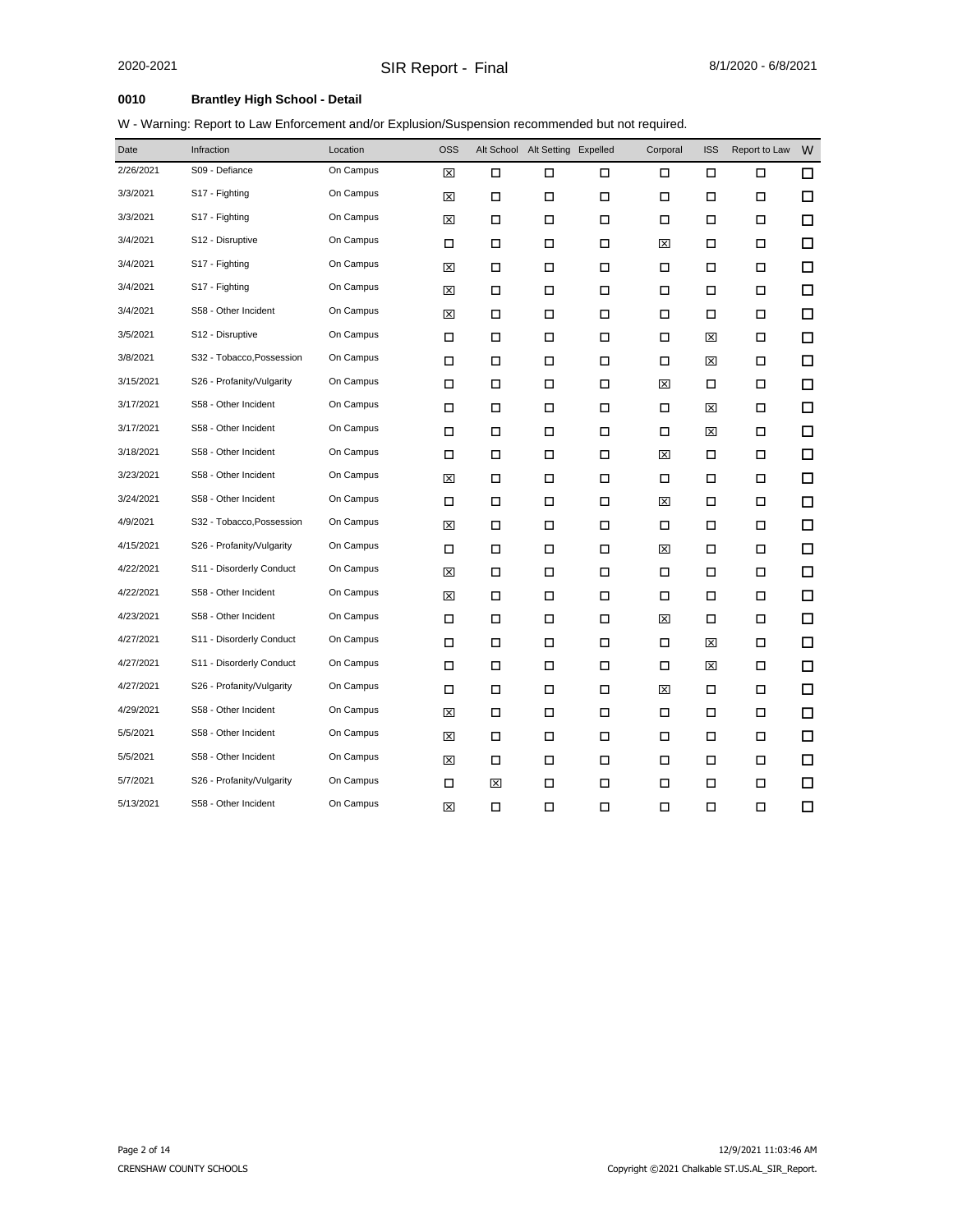# 2020-2021 SIR Report - Final 8/1/2020 - 6/8/2021

#### **0010 Brantley High School - Detail**

W - Warning: Report to Law Enforcement and/or Explusion/Suspension recommended but not required.

| Date      | Infraction           | Location  | oss | Alt School | Alt Setting Expelled | Corporal | <b>ISS</b> | Report to Law | W |
|-----------|----------------------|-----------|-----|------------|----------------------|----------|------------|---------------|---|
| 5/13/2021 | S58 - Other Incident | On Campus | ⊠   |            |                      |          |            |               |   |

#### **0010 Brantley High School - Summary**

| Infraction                                                    | Incidents | OSS      |   | Alt School Alt Setting Expelled Corporal |             |    | <b>ISS</b>     |
|---------------------------------------------------------------|-----------|----------|---|------------------------------------------|-------------|----|----------------|
| S09 - Defiance                                                | 6         | 1        | 0 | 0                                        | 0           | 3  | 2              |
| S11 - Disorderly Conduct                                      | 5         | 2        | 0 | $\mathbf 0$                              | $\mathbf 0$ | 1  | 2              |
| S12 - Disruptive                                              | 3         | 0        | 0 | 0                                        | 0           | 2  |                |
| S13 - Drugs, Possession                                       | 1         | 1        | 1 | 0                                        | 0           | 0  | 0              |
| S <sub>16</sub> - Unauthorized<br><b>Communication Device</b> | 5         | $\Omega$ | 0 | 0                                        | $\mathbf 0$ | 3  | 2              |
| S17 - Fighting                                                | 3         | 5        | 0 | 0                                        | 0           | 0  | $\Omega$       |
| S26 - Profanity/Vulgarity                                     | 7         | $\Omega$ |   | 0                                        | $\mathbf 0$ | 6  | 0              |
| S32 - Tobacco, Possession                                     | 3         | 2        | 0 | 0                                        | 0           | 0  |                |
| S52 - Knife, Possession                                       | 1         | 1        | 0 | 0                                        | $\mathbf 0$ | 0  | 0              |
| S58 - Other Incident                                          | 32        | 15       | 0 | 0                                        | 0           | 13 | $\overline{4}$ |
| Total                                                         | 66        | 27       | 2 | $\mathbf 0$                              | 0           | 28 | 12             |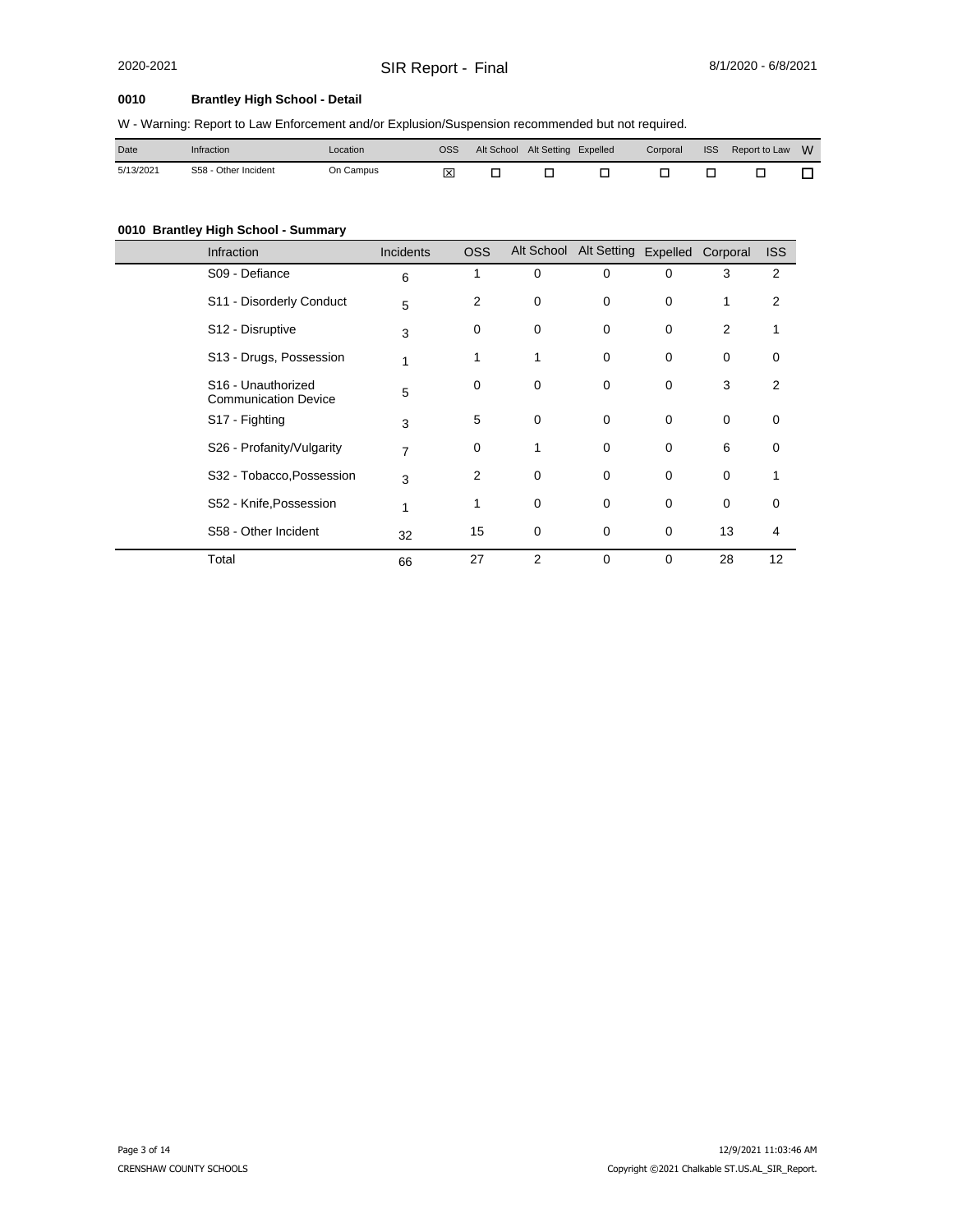| Date       | Infraction                | Location     | <b>OSS</b> |        | Alt School Alt Setting Expelled |        | Corporal | <b>ISS</b> | Report to Law | W      |
|------------|---------------------------|--------------|------------|--------|---------------------------------|--------|----------|------------|---------------|--------|
| 8/25/2020  | S58 - Other Incident      | On Campus    | ⊠          | □      | □                               | □      | □        | □          | □             | □      |
| 8/27/2020  | S58 - Other Incident      | On Campus    | □          | □      | □                               | □      | □        | ⊠          | □             | □      |
| 8/27/2020  | S58 - Other Incident      | On Campus    | □          | □      | П                               | □      | □        | ⊠          | □             | □      |
| 8/27/2020  | S58 - Other Incident      | On Campus    | □          | □      | □                               | П      | □        | ⊠          | □             | □      |
| 9/8/2020   | S26 - Profanity/Vulgarity | On Campus    | □          | □      | □                               | □      | ⊠        | □          | □             | □      |
| 9/8/2020   | S58 - Other Incident      | On Campus    | □          | □      | □                               | □      | □        | ⊠          | □             | □      |
| 10/6/2020  | S11 - Disorderly Conduct  | On Campus    | □          | □      | П                               | □      | ⊠        | □          | □             | □      |
| 10/9/2020  | S20 - Harassment          | On Campus    | □          | □      | □                               | □      | ⊠        | □          | □             | □      |
| 10/9/2020  | S26 - Profanity/Vulgarity | On Campus    | □          | □      | □                               | □      | ⊠        | □          | □             | □      |
| 10/19/2020 | S58 - Other Incident      | On Campus    | □          | □      | □                               | $\Box$ | ⊠        | □          | □             | □      |
| 10/21/2020 | S58 - Other Incident      | On Campus    | ⊠          | □      | П                               | □      | □        | □          | □             | □      |
| 10/23/2020 | S11 - Disorderly Conduct  | On Campus    | □          | □      | □                               | □      | ⊠        | □          | □             | □      |
| 10/23/2020 | S11 - Disorderly Conduct  | On Campus    | □          | □      | □                               | □      | □        | ⊠          | □             | □      |
| 10/23/2020 | S58 - Other Incident      | In Transport | □          | □      | □                               | □      | ⊠        | □          | □             | □      |
| 10/26/2020 | S11 - Disorderly Conduct  | On Campus    | □          | □      | □                               | □      | ⊠        | □          | □             | □      |
| 10/26/2020 | S26 - Profanity/Vulgarity | On Campus    | □          | □      | □                               | □      | □        | ⊠          | □             | □      |
| 11/2/2020  | S09 - Defiance            | On Campus    | □          | □      | □                               | □      | ⊠        | □          | □             | □      |
| 11/2/2020  | S11 - Disorderly Conduct  | On Campus    | □          | □      | □                               | □      | 図        | □          | □             | □      |
| 11/4/2020  | S20 - Harassment          | On Campus    | □          | □      | □                               | □      | □        | ⊠          | □             | □      |
| 11/4/2020  | S58 - Other Incident      | On Campus    | □          | □      | □                               | □      | □        | ⊠          | □             | □      |
| 11/4/2020  | S58 - Other Incident      | On Campus    | □          | □      | П                               | □      | □        | ⊠          | □             | □      |
| 11/6/2020  | S26 - Profanity/Vulgarity | On Campus    | ⊠          | □      | □                               | П      | □        | □          | □             | □      |
| 11/6/2020  | S58 - Other Incident      | On Campus    | □          | □      | П                               | □      | □        | ⊠          | □             | □      |
| 11/6/2020  | S58 - Other Incident      | On Campus    | □          | □      | □                               | □      | □        | ⊠          | □             | □      |
| 11/6/2020  | S58 - Other Incident      | On Campus    | □          | □      | П                               | □      | □        | ⊠          | □             | □      |
| 11/6/2020  | S58 - Other Incident      | On Campus    | □          | П      | П                               | $\Box$ | □        | ⊠          | □             | □      |
| 11/9/2020  | S58 - Other Incident      | On Campus    | ⊠          | □      | □                               | □      | □        | □          | □             | □      |
| 11/30/2020 | S26 - Profanity/Vulgarity | On Campus    | □          | □      | □                               | □      | □        | ⊠          | □             | □      |
| 12/2/2020  | S11 - Disorderly Conduct  | In Transport | □          | □      | □                               | □      | ⊠        | □          | □             | □      |
| 12/3/2020  | S11 - Disorderly Conduct  | On Campus    | П          | П      | □                               | □      | ⊠        | □          | 口             | □      |
| 12/3/2020  | S11 - Disorderly Conduct  | On Campus    | Π          | П      | П                               | $\Box$ | ⊠        | П          | П             | $\Box$ |
| 12/3/2020  | S31 - Threat/Intimidation | On Campus    | □          | □      | П                               | П      | ⊠        | □          | □             | $\Box$ |
| 12/4/2020  | S34 - Tobacco, Use        | On Campus    | П          | □      | □                               | □      | □        | ⊠          | □             | □      |
| 12/7/2020  | S09 - Defiance            | On Campus    | П          | □      | □                               | П      | □        | ⊠          | □             | □      |
| 12/8/2020  | S58 - Other Incident      | On Campus    | П          | □      | □                               | □      | ⊠        | □          | □             | □      |
| 12/8/2020  | S58 - Other Incident      | On Campus    | Π          | □      | П                               | П      | ⊠        | □          | □             | □      |
| 12/8/2020  | S58 - Other Incident      | On Campus    | П          | $\Box$ | □                               | □      | ⊠        | □          | П             | □      |
| 12/14/2020 | S11 - Disorderly Conduct  | On Campus    | П          | П      | П                               | Π      | ⊠        | □          | □             | □      |
| 12/14/2020 | S58 - Other Incident      | On Campus    | Π          | □      | П                               | $\Box$ | ⊠        | □          | □             | □      |
| 12/14/2020 | S58 - Other Incident      | On Campus    | Π          | □      | П                               | $\Box$ | ⊠        | □          | □             | □      |
| 12/14/2020 | S58 - Other Incident      | On Campus    | □          | П      | П                               | □      | П        | 図          | 口             | □      |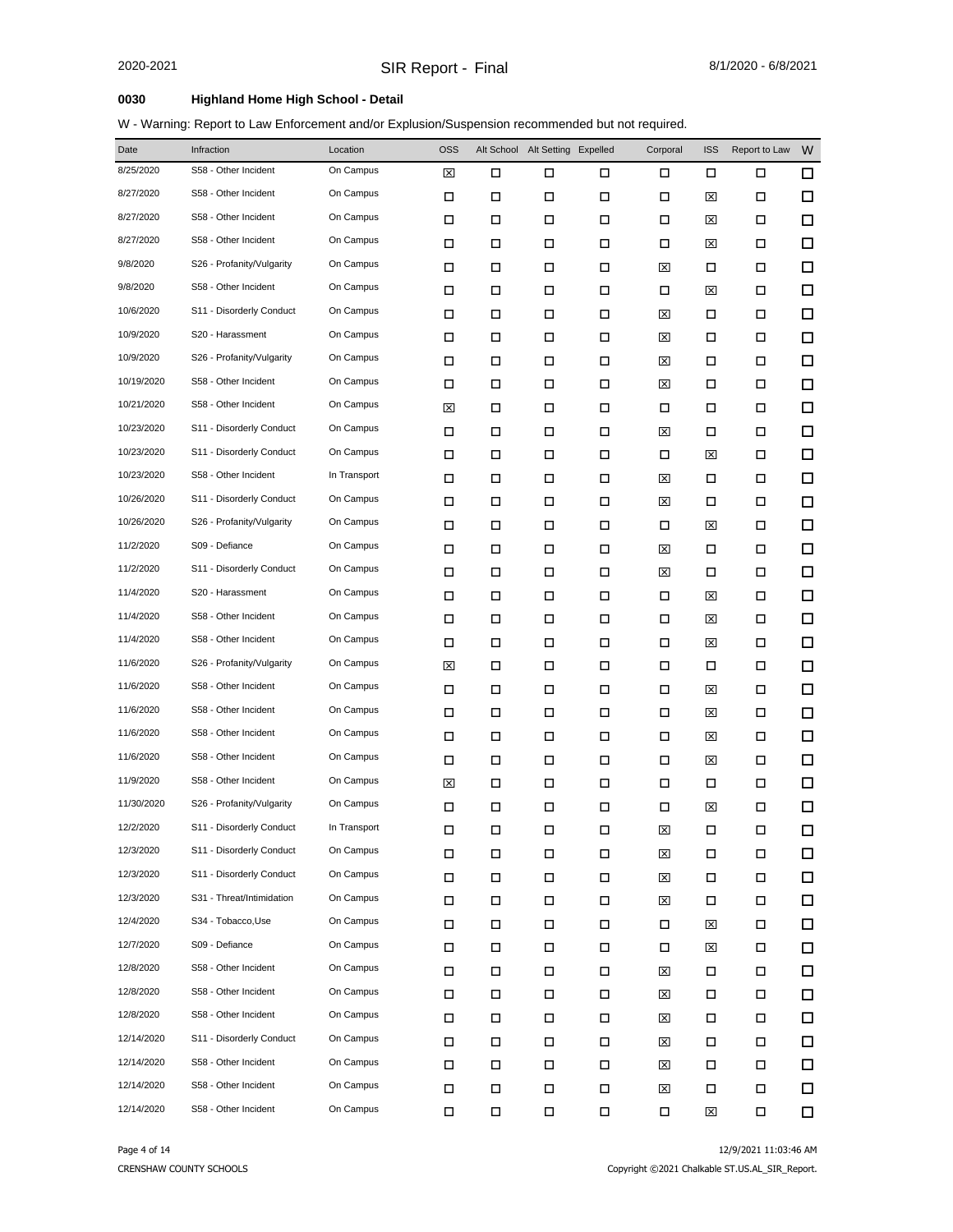| Date       | Infraction                | Location   | <b>OSS</b> |        | Alt School Alt Setting Expelled |        | Corporal | <b>ISS</b> | Report to Law | W |
|------------|---------------------------|------------|------------|--------|---------------------------------|--------|----------|------------|---------------|---|
| 12/14/2020 | S58 - Other Incident      | On Campus  | □          | □      | □                               | □      | □        | ⊠          | □             | □ |
| 1/28/2021  | S10 - Disobedience        | Off Campus | ⊠          | □      | □                               | □      | □        | □          | □             | □ |
| 1/28/2021  | S10 - Disobedience        | Off Campus | ⊠          | □      | П                               | $\Box$ | □        | □          | □             | □ |
| 1/28/2021  | S10 - Disobedience        | Off Campus | ⊠          | □      | □                               | □      | □        | □          | □             | □ |
| 1/28/2021  | S58 - Other Incident      | On Campus  | □          | □      | П                               | □      | ⊠        | □          | □             | □ |
| 2/1/2021   | S11 - Disorderly Conduct  | On Campus  | □          | □      | □                               | □      | ⊠        | □          | □             | □ |
| 2/1/2021   | S58 - Other Incident      | On Campus  | □          | □      | П                               | □      | □        | ⊠          | □             | □ |
| 2/2/2021   | S26 - Profanity/Vulgarity | On Campus  | □          | □      | □                               | □      | ⊠        | □          | □             | □ |
| 2/2/2021   | S58 - Other Incident      | On Campus  | □          | □      | П                               | □      | ⊠        | □          | □             | □ |
| 2/2/2021   | S58 - Other Incident      | On Campus  | □          | □      | □                               | □      | ⊠        | □          | □             | □ |
| 2/3/2021   | S26 - Profanity/Vulgarity | On Campus  | □          | □      | □                               | □      | ⊠        | □          | □             | □ |
| 2/4/2021   | S58 - Other Incident      | On Campus  | □          | □      | □                               | □      | ⊠        | □          | □             | □ |
| 2/4/2021   | S58 - Other Incident      | On Campus  | □          | □      | □                               | □      | □        | ⊠          | □             | □ |
| 2/9/2021   | S11 - Disorderly Conduct  | On Campus  | □          | □      | □                               | □      | ⊠        | □          | □             | □ |
| 2/9/2021   | S17 - Fighting            | On Campus  | ⊠          | □      | □                               | □      | □        | □          | □             | □ |
| 2/9/2021   | S17 - Fighting            | On Campus  | ⊠          | □      | □                               | □      | □        | □          | □             | □ |
| 2/9/2021   | S58 - Other Incident      | On Campus  | □          | □      | □                               | □      | □        | ⊠          | □             | □ |
| 2/9/2021   | S58 - Other Incident      | On Campus  | □          | □      | □                               | □      | □        | ⊠          | □             | □ |
| 2/9/2021   | S58 - Other Incident      | On Campus  | □          | □      | □                               | □      | □        | ⊠          | □             | □ |
| 2/10/2021  | S10 - Disobedience        | On Campus  | □          | □      | □                               | □      | □        | ⊠          | □             | □ |
| 2/10/2021  | S10 - Disobedience        | On Campus  | □          | □      | П                               | □      | □        | ⊠          | □             | □ |
| 2/10/2021  | S17 - Fighting            | On Campus  | □          | □      | □                               | □      | ⊠        | □          | □             | □ |
| 2/11/2021  | S10 - Disobedience        | On Campus  | □          | □      | □                               | □      | □        | ⊠          | □             | □ |
| 2/11/2021  | S10 - Disobedience        | On Campus  | □          | □      | □                               | □      | □        | ⊠          | □             | □ |
| 2/11/2021  | S10 - Disobedience        | On Campus  | □          | □      | □                               | □      | □        | ⊠          | □             | □ |
| 2/11/2021  | S10 - Disobedience        | On Campus  | □          | $\Box$ | П                               | $\Box$ | □        | ⊠          | □             | □ |
| 2/12/2021  | S11 - Disorderly Conduct  | On Campus  | □          | □      | □                               | □      | ⊠        | □          | □             | □ |
| 2/12/2021  | S11 - Disorderly Conduct  | On Campus  | □          | □      | □                               | □      | ⊠        | □          | □             | □ |
| 2/24/2021  | S11 - Disorderly Conduct  | On Campus  | □          | □      | □                               | □      | ⊠        | □          | □             | □ |
| 2/25/2021  | S11 - Disorderly Conduct  | On Campus  | □          | □      | □                               | □      | ⊠        | □          | 口             | □ |
| 2/26/2021  | S10 - Disobedience        | On Campus  | П          | □      | П                               | $\Box$ | □        | ⊠          | П             | □ |
| 2/26/2021  | S10 - Disobedience        | On Campus  | П          | □      | П                               | $\Box$ | □        | ⊠          | □             | □ |
| 3/1/2021   | S26 - Profanity/Vulgarity | On Campus  | □          | □      | □                               | □      | ⊠        | □          | □             | □ |
| 3/4/2021   | S11 - Disorderly Conduct  | On Campus  | □          | □      | □                               | П      | □        | ⊠          | □             | □ |
| 3/9/2021   | S11 - Disorderly Conduct  | On Campus  | П          | □      | П                               | П      | □        | ⊠          | □             | □ |
| 3/9/2021   | S11 - Disorderly Conduct  | On Campus  | П          | □      | □                               | П      | ⊠        | □          | □             | □ |
| 3/9/2021   | S11 - Disorderly Conduct  | On Campus  | П          | □      | П                               | П      | ⊠        | □          | П             | □ |
| 3/9/2021   | S11 - Disorderly Conduct  | On Campus  | □          | □      | П                               | П      | ⊠        | □          | □             | □ |
| 3/9/2021   | S11 - Disorderly Conduct  | On Campus  | П          | □      | П                               | П      | ⊠        | □          | □             | □ |
| 3/9/2021   | S11 - Disorderly Conduct  | On Campus  | Π          | □      | $\Box$                          | $\Box$ | ⊠        | □          | □             | □ |
| 3/9/2021   | S26 - Profanity/Vulgarity | On Campus  | □          | □      | П                               | $\Box$ | П        | 図          | Ω             | □ |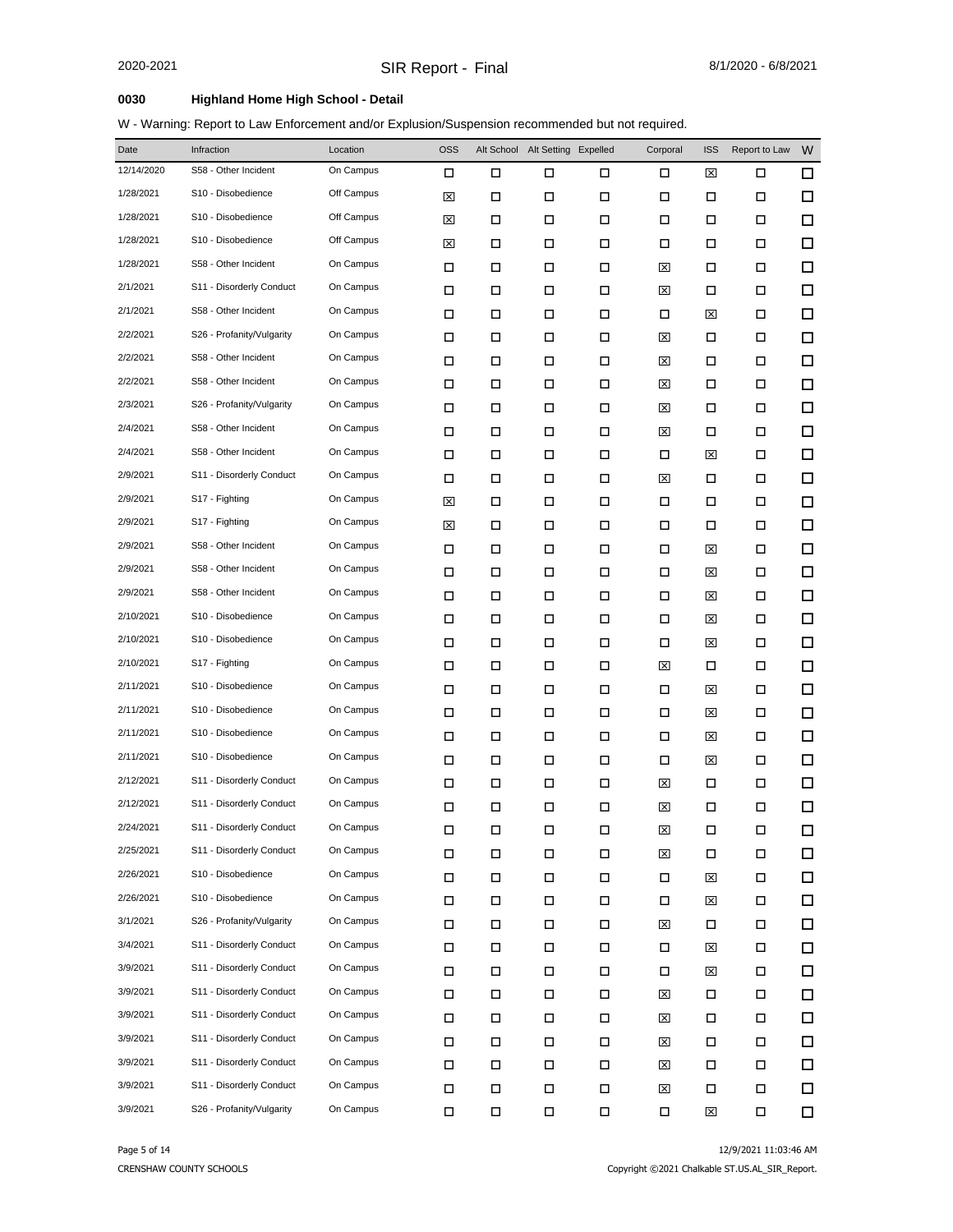| Date      | Infraction                | Location     | <b>OSS</b> |   | Alt School Alt Setting Expelled |        | Corporal | <b>ISS</b> | Report to Law | W      |
|-----------|---------------------------|--------------|------------|---|---------------------------------|--------|----------|------------|---------------|--------|
| 3/9/2021  | S26 - Profanity/Vulgarity | On Campus    | □          | □ | □                               | □      | ⊠        | □          | □             | □      |
| 3/9/2021  | S58 - Other Incident      | On Campus    | □          | □ | $\Box$                          | $\Box$ | ⊠        | П          | □             | □      |
| 3/10/2021 | S58 - Other Incident      | In Transport | ⊠          | □ | П                               | □      | □        | П          | □             | □      |
| 3/18/2021 | S26 - Profanity/Vulgarity | On Campus    | □          | □ | □                               | □      | ⊠        | □          | □             | □      |
| 3/18/2021 | S26 - Profanity/Vulgarity | On Campus    | □          | □ | □                               | □      | ⊠        | □          | □             | $\Box$ |
| 3/18/2021 | S26 - Profanity/Vulgarity | On Campus    | □          | □ | □                               | □      | ⊠        | П          | □             | □      |
| 3/18/2021 | S26 - Profanity/Vulgarity | On Campus    | □          | □ | □                               | □      | ⊠        | П          | □             | $\Box$ |
| 3/18/2021 | S26 - Profanity/Vulgarity | On Campus    | □          | □ | □                               | □      | ⊠        | П          | □             | □      |
| 3/18/2021 | S26 - Profanity/Vulgarity | On Campus    | □          | □ | □                               | □      | ⊠        | □          | □             | □      |
| 3/18/2021 | S26 - Profanity/Vulgarity | On Campus    | □          | □ | □                               | □      | ⊠        | П          | □             | $\Box$ |
| 3/23/2021 | S11 - Disorderly Conduct  | On Campus    | □          | □ | П                               | □      | ⊠        | □          | □             | □      |
| 3/24/2021 | S11 - Disorderly Conduct  | On Campus    | □          | □ | □                               | □      | ⊠        | □          | □             | □      |
| 3/24/2021 | S58 - Other Incident      | On Campus    | □          | □ | П                               | □      | □        | ⊠          | □             | □      |
| 3/25/2021 | S58 - Other Incident      | On Campus    | □          | □ | □                               | $\Box$ | □        | ⊠          | □             | □      |
| 3/25/2021 | S58 - Other Incident      | On Campus    | □          | □ | □                               | □      | □        | ⊠          | □             | □      |
| 3/26/2021 | S58 - Other Incident      | On Campus    | □          | □ | □                               | □      | □        | ⊠          | 口             | □      |
| 3/26/2021 | S58 - Other Incident      | On Campus    | □          | □ | П                               | $\Box$ | □        | ⊠          | □             | □      |
| 4/5/2021  | S10 - Disobedience        | On Campus    | ⊠          | □ | П                               | $\Box$ | □        | □          | □             | $\Box$ |
| 4/6/2021  | S58 - Other Incident      | On Campus    | □          | □ | □                               | $\Box$ | □        | ⊠          | □             | □      |
| 4/6/2021  | S58 - Other Incident      | On Campus    | □          | □ | □                               | □      | ⊠        | □          | □             | □      |
| 4/8/2021  | S58 - Other Incident      | On Campus    | □          | □ | □                               | $\Box$ | □        | ⊠          | □             | □      |
| 4/8/2021  | S58 - Other Incident      | On Campus    | □          | □ | □                               | □      | □        | ⊠          | □             | $\Box$ |
| 4/9/2021  | S10 - Disobedience        | On Campus    | ⊠          | □ | □                               | □      | □        | □          | □             | □      |
| 4/12/2021 | S52 - Knife, Possession   | On Campus    | ⊠          | □ | □                               | □      | □        | □          | □             | $\Box$ |
| 4/13/2021 | S58 - Other Incident      | In Transport | □          | □ | □                               | □      | ⊠        | □          | □             | □      |
| 4/14/2021 | S58 - Other Incident      | On Campus    | ⊠          | □ | □                               | П      | □        | □          | □             | □      |
| 4/14/2021 | S58 - Other Incident      | On Campus    | ⊠          | □ | □                               | □      | □        | □          | □             | □      |
| 4/15/2021 | S58 - Other Incident      | On Campus    | ⊠          | □ | П                               | □      | □        | □          | □             | □      |
| 4/15/2021 | S58 - Other Incident      | On Campus    | ⊠          | □ | □                               | □      | □        | □          | □             | □      |
| 4/16/2021 | S58 - Other Incident      | On Campus    | ⊠          | □ | П                               | П      | □        | □          | П             | □      |
| 4/20/2021 | S10 - Disobedience        | On Campus    | ⊠          | □ | П                               | $\Box$ | □        | П          | П             | □      |
| 4/20/2021 | S10 - Disobedience        | On Campus    | □          | □ | П                               | П      | ⊠        | □          | 口             | □      |
| 4/20/2021 | S10 - Disobedience        | On Campus    | □          | □ | П                               | П      | □        | ⊠          | 口             | □      |
| 4/21/2021 | S26 - Profanity/Vulgarity | On Campus    | ⊠          | □ | П                               | П      | □        | $\Box$     | □             | □      |
| 4/21/2021 | S26 - Profanity/Vulgarity | On Campus    | ⊠          | □ | П                               | $\Box$ | □        | □          | □             | □      |
| 4/21/2021 | S58 - Other Incident      | On Campus    | ⊠          | □ | П                               | П      | П        | □          | □             | $\Box$ |
| 4/22/2021 | S26 - Profanity/Vulgarity | On Campus    | ⊠          | □ | П                               | □      | □        | □          | □             | □      |
| 4/22/2021 | S58 - Other Incident      | On Campus    | □          | □ | П                               | П      | □        | ⊠          | □             | $\Box$ |
| 4/22/2021 | S58 - Other Incident      | On Campus    | □          | □ | П                               | П      | П        | ⊠          | □             | □      |
| 4/22/2021 | S58 - Other Incident      | On Campus    | □          | □ | П                               | $\Box$ | □        | ⊠          | Д             | $\Box$ |
| 4/27/2021 | S58 - Other Incident      | On Campus    | ⊠          | П | П                               | $\Box$ | П        | □          | Д             | □      |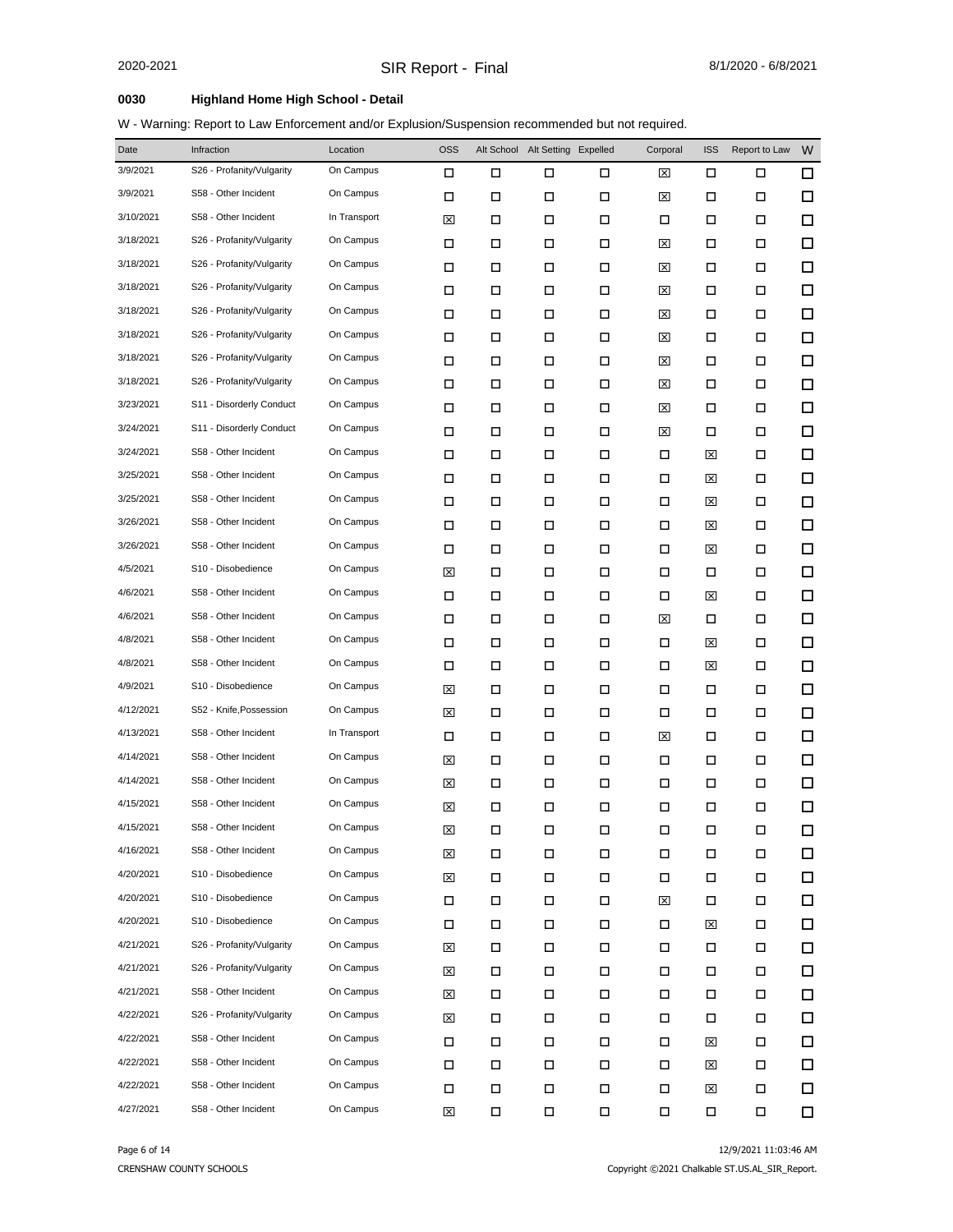W - Warning: Report to Law Enforcement and/or Explusion/Suspension recommended but not required.

| Date      | Infraction                               | Location  | <b>OSS</b> | Alt School | Alt Setting Expelled |        | Corporal | <b>ISS</b> | Report to Law | W      |
|-----------|------------------------------------------|-----------|------------|------------|----------------------|--------|----------|------------|---------------|--------|
| 4/27/2021 | S58 - Other Incident                     | On Campus | □          | □          | $\Box$               | □      | ⊠        | □          | □             | □      |
| 4/30/2021 | S58 - Other Incident                     | On Campus | 図          | □          | П                    | □      | □        | □          | □             | □      |
| 4/30/2021 | S58 - Other Incident                     | On Campus | ⊠          | □          | $\Box$               | $\Box$ | $\Box$   | □          | $\Box$        | □      |
| 4/30/2021 | S58 - Other Incident                     | On Campus | 図          | □          | $\Box$               | $\Box$ | □        | □          | $\Box$        | □      |
| 4/30/2021 | S58 - Other Incident                     | On Campus | □          | $\Box$     | $\Box$               | $\Box$ | $\Box$   | 図          | П             | □      |
| 4/30/2021 | S58 - Other Incident                     | On Campus | □          | □          | $\Box$               | $\Box$ | 区        | □          | П             | □      |
| 4/30/2021 | S58 - Other Incident                     | On Campus | □          | □          | $\Box$               | □      | 区        | □          | $\Box$        | □      |
| 4/30/2021 | S58 - Other Incident                     | On Campus | □          | □          | $\Box$               | □      | 図        | □          | □             | □      |
| 5/4/2021  | S11 - Disorderly Conduct                 | On Campus | 図          | □          | $\Box$               | □      | □        | □          | $\Box$        | $\Box$ |
| 5/4/2021  | S11 - Disorderly Conduct                 | On Campus | 図          | □          | $\Box$               | $\Box$ | □        | □          | $\Box$        | □      |
| 5/4/2021  | S26 - Profanity/Vulgarity                | On Campus | □          | □          | $\Box$               | □      | □        | 図          | $\Box$        | □      |
| 5/5/2021  | S26 - Profanity/Vulgarity                | On Campus | □          | □          | П                    | □      | □        | 図          | □             | □      |
| 5/5/2021  | S58 - Other Incident                     | On Campus | □          | □          | $\Box$               | □      | 図        | □          | □             | □      |
| 5/19/2021 | S58 - Other Incident                     | On Campus | ⊠          | □          | $\Box$               | □      | □        | □          | □             | □      |
| 5/19/2021 | S58 - Other Incident                     | On Campus | 図          | □          | $\Box$               | $\Box$ | □        | □          | $\Box$        | □      |
| 5/24/2021 | S59 - Inappropriate use of<br>Technology | On Campus | 図          | □          | $\Box$               | □      | □        | □          | □             | □      |

#### **0030 Highland Home High School - Summary**

| <b>Infraction</b>                        | Incidents      | <b>OSS</b>     |             | Alt School Alt Setting Expelled |          | Corporal    | <b>ISS</b> |
|------------------------------------------|----------------|----------------|-------------|---------------------------------|----------|-------------|------------|
| S09 - Defiance                           | 2              | 0              | $\mathbf 0$ | $\mathbf 0$                     | $\Omega$ |             |            |
| S10 - Disobedience                       | 16             | 6              | 0           | 0                               | $\Omega$ | 1           | 9          |
| S11 - Disorderly Conduct                 | 26             | 2              | 0           | 0                               | $\Omega$ | 21          | 3          |
| S17 - Fighting                           | $\overline{2}$ | $\overline{2}$ | $\mathbf 0$ | 0                               | $\Omega$ | 1           | 0          |
| S20 - Harassment                         | 2              | 0              | 0           | $\mathbf 0$                     | $\Omega$ | 1           | 1          |
| S26 - Profanity/Vulgarity                | 22             | 4              | 0           | $\mathbf 0$                     | $\Omega$ | 13          | 5          |
| S31 - Threat/Intimidation                | 1              | 0              | $\mathbf 0$ | 0                               | $\Omega$ | 1           | 0          |
| S34 - Tobacco, Use                       |                | 0              | 0           | 0                               | 0        | 0           | 1          |
| S52 - Knife, Possession                  |                | 1              | 0           | 0                               | 0        | $\mathbf 0$ | 0          |
| S58 - Other Incident                     | 52             | 16             | 0           | 0                               | $\Omega$ | 19          | 29         |
| S59 - Inappropriate use of<br>Technology | 1              | 1              | 0           | 0                               | $\Omega$ | $\mathbf 0$ | 0          |
| Total                                    | 126            | 32             | $\mathbf 0$ | 0                               | 0        | 58          | 49         |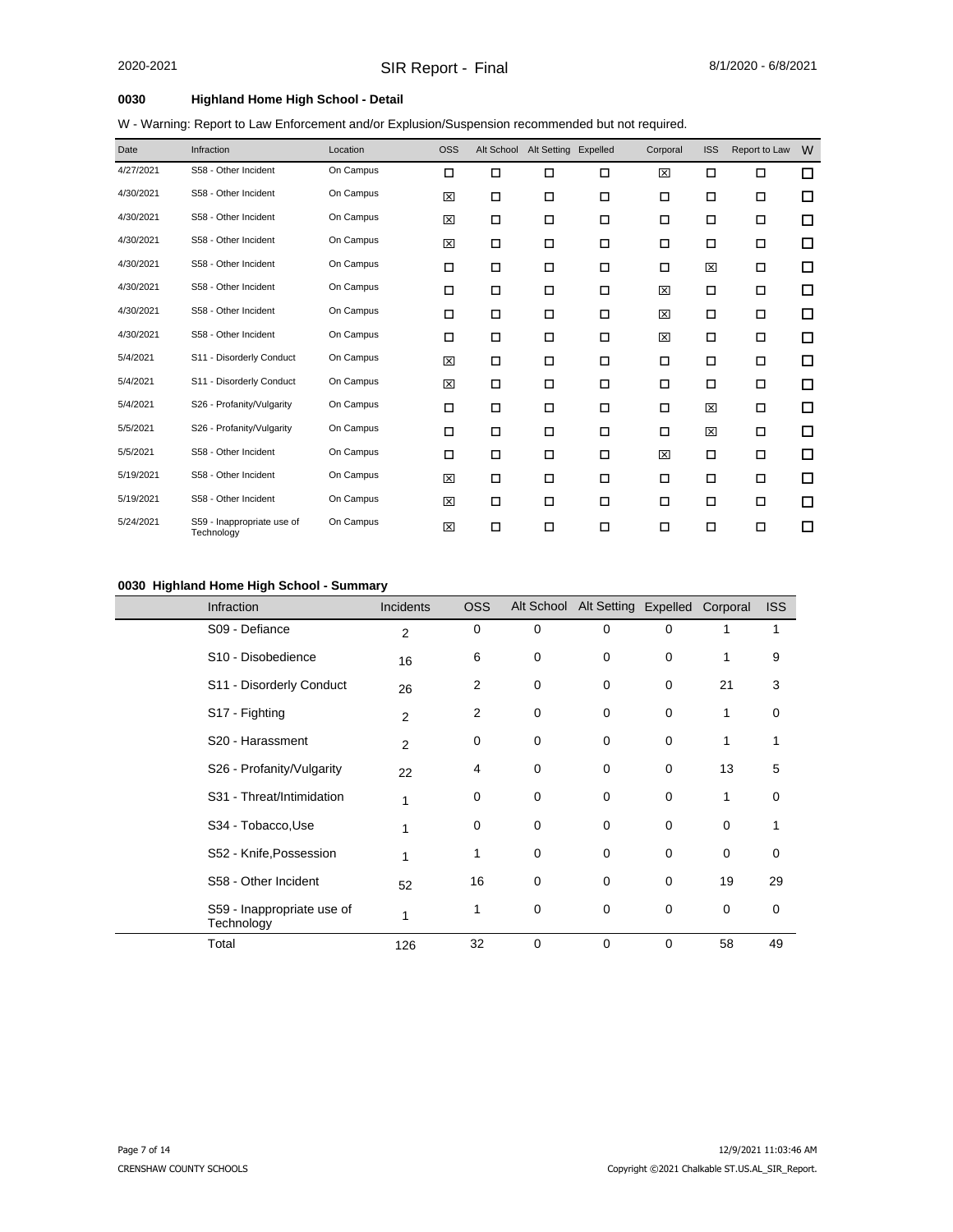W - Warning: Report to Law Enforcement and/or Explusion/Suspension recommended but not required.

| Date       | Infraction                                        | Location  | <b>OSS</b>  |        | Alt School Alt Setting Expelled |        | Corporal | <b>ISS</b> | Report to Law | W      |
|------------|---------------------------------------------------|-----------|-------------|--------|---------------------------------|--------|----------|------------|---------------|--------|
| 9/2/2020   | S32 - Tobacco, Possession                         | On Campus | □           | □      | □                               | □      | □        | ⊠          | □             | $\Box$ |
| 9/11/2020  | S11 - Disorderly Conduct                          | On Campus | ⊠           | □      | □                               | □      | □        | □          | □             | □      |
| 9/11/2020  | S26 - Profanity/Vulgarity                         | On Campus | ⊠           | □      | □                               | □      | □        | □          | □             | □      |
| 9/14/2020  | S17 - Fighting                                    | On Campus | ⊠           | □      | □                               | □      | □        | □          | □             | □      |
| 9/14/2020  | S17 - Fighting                                    | On Campus | ⊠           | □      | □                               | □      | □        | □          | □             | □      |
| 9/14/2020  | S26 - Profanity/Vulgarity                         | On Campus | □           | □      | □                               | □      | □        | ⊠          | □             | □      |
| 9/21/2020  | S58 - Other Incident                              | On Campus | ⊠           | □      | □                               | □      | □        | □          | □             | □      |
| 9/25/2020  | S16 - Unauthorized<br><b>Communication Device</b> | On Campus | □           | □      | □                               | □      | □        | ⊠          | □             | □      |
| 9/25/2020  | S17 - Fighting                                    | On Campus | ⊠           | □      | □                               | □      | □        | □          | □             | □      |
| 9/25/2020  | S17 - Fighting                                    | On Campus | ⊠           | □      | □                               | □      | □        | □          | □             | □      |
| 9/28/2020  | S09 - Defiance                                    | On Campus | ⊠           | □      | □                               | □      | □        | □          | □             | □      |
| 9/30/2020  | S58 - Other Incident                              | On Campus | □           | □      | □                               | □      | □        | ⊠          | □             | □      |
| 10/2/2020  | S17 - Fighting                                    | On Campus | ⊠           | □      | □                               | □      | □        | □          | □             | □      |
| 10/2/2020  | S17 - Fighting                                    | On Campus | ⊠           | □      | □                               | □      | □        | □          | □             | □      |
| 10/8/2020  | S49 - Other<br>Weapon, Possession                 | On Campus | ⊠           | □      | □                               | □      | □        | □          | □             | □      |
| 10/14/2020 | S17 - Fighting                                    | On Campus | ⊠           | □      | □                               | □      | □        | □          | □             | □      |
| 10/14/2020 | S17 - Fighting                                    | On Campus | ⊠           | □      | □                               | □      | □        | □          | □             | □      |
| 10/14/2020 | S26 - Profanity/Vulgarity                         | On Campus | □           | □      | □                               | □      | □        | ⊠          | □             | □      |
| 10/16/2020 | S58 - Other Incident                              | On Campus | □           | □      | □                               | □      | □        | ⊠          | □             | □      |
| 10/20/2020 | S17 - Fighting                                    | On Campus | ⊠           | □      | □                               | □      | □        | □          | □             | □      |
| 10/20/2020 | S17 - Fighting                                    | On Campus | ⊠           | □      | □                               | □      | □        | □          | □             | □      |
| 10/20/2020 | S22 - Inciting a Disturbance                      | On Campus | ⊠           | □      | □                               | □      | □        | □          | □             | □      |
| 10/20/2020 | S58 - Other Incident                              | On Campus | □           | □      | □                               | □      | □        | ⊠          | □             | □      |
| 10/23/2020 | S26 - Profanity/Vulgarity                         | On Campus | □           | □      | □                               | □      | □        | ⊠          | □             | □      |
| 10/23/2020 | S36 - Unauthorized Absence                        | On Campus | □           | □      | □                               | □      | □        | ⊠          | □             | □      |
| 10/26/2020 | S09 - Defiance                                    | On Campus | □           | □      | □                               | □      | □        | ⊠          | □             | □      |
| 10/26/2020 | S26 - Profanity/Vulgarity                         | On Campus | □           | □      | □                               | □      | □        | ⊠          | □             | □      |
| 10/26/2020 | S26 - Profanity/Vulgarity                         | On Campus | □           | □      | □                               | □      | □        | ⊠          | □             | □      |
| 10/27/2020 | S11 - Disorderly Conduct                          | On Campus | $\boxtimes$ | $\Box$ | $\Box$                          | $\Box$ | $\Box$   | $\Box$     | $\Box$        | $\Box$ |
| 10/27/2020 | S26 - Profanity/Vulgarity                         | On Campus | ⊠           | □      | □                               | □      | □        | □          | □             | □      |
| 10/27/2020 | S26 - Profanity/Vulgarity                         | On Campus | П           | П      | П                               | $\Box$ | □        | ⊠          | 口             | □      |
| 10/27/2020 | S26 - Profanity/Vulgarity                         | On Campus | □           | □      | П                               | П      | □        | ⊠          | Д             | □      |
| 10/27/2020 | S58 - Other Incident                              | On Campus | ⊠           | □      | П                               | П      | □        | □          | □             | 口      |
| 10/27/2020 | S58 - Other Incident                              | On Campus | П           | □      | П                               | $\Box$ | П        | ⊠          | Д             | □      |
| 10/27/2020 | S58 - Other Incident                              | On Campus | □           | □      | □                               | П      | □        | ⊠          | П             | □      |
| 10/27/2020 | S58 - Other Incident                              | On Campus | П           | □      | $\Box$                          | $\Box$ | □        | ⊠          | □             | □      |
| 11/3/2020  | S10 - Disobedience                                | On Campus | П           | □      | П                               | П      | □        | ⊠          | □             | 口      |
| 11/3/2020  | S13 - Drugs, Possession                           | On Campus | П           | ⊠      | $\Box$                          | $\Box$ | □        | □          | □             | ⊠      |
| 11/3/2020  | S32 - Tobacco, Possession                         | On Campus | П           | □      | П                               | П      | □        | ⊠          | □             | □      |
| 11/3/2020  | S32 - Tobacco, Possession                         |           | П           | □      | $\Box$                          | $\Box$ | □        | ⊠          | □             | □      |
| 11/3/2020  | S32 - Tobacco, Possession                         |           | $\boxtimes$ | $\Box$ | П                               | $\Box$ | П        | $\Box$     | $\Box$        | $\Box$ |

CRENSHAW COUNTY SCHOOLS

Page 8 of 14 22/9/2021 11:03:46 AM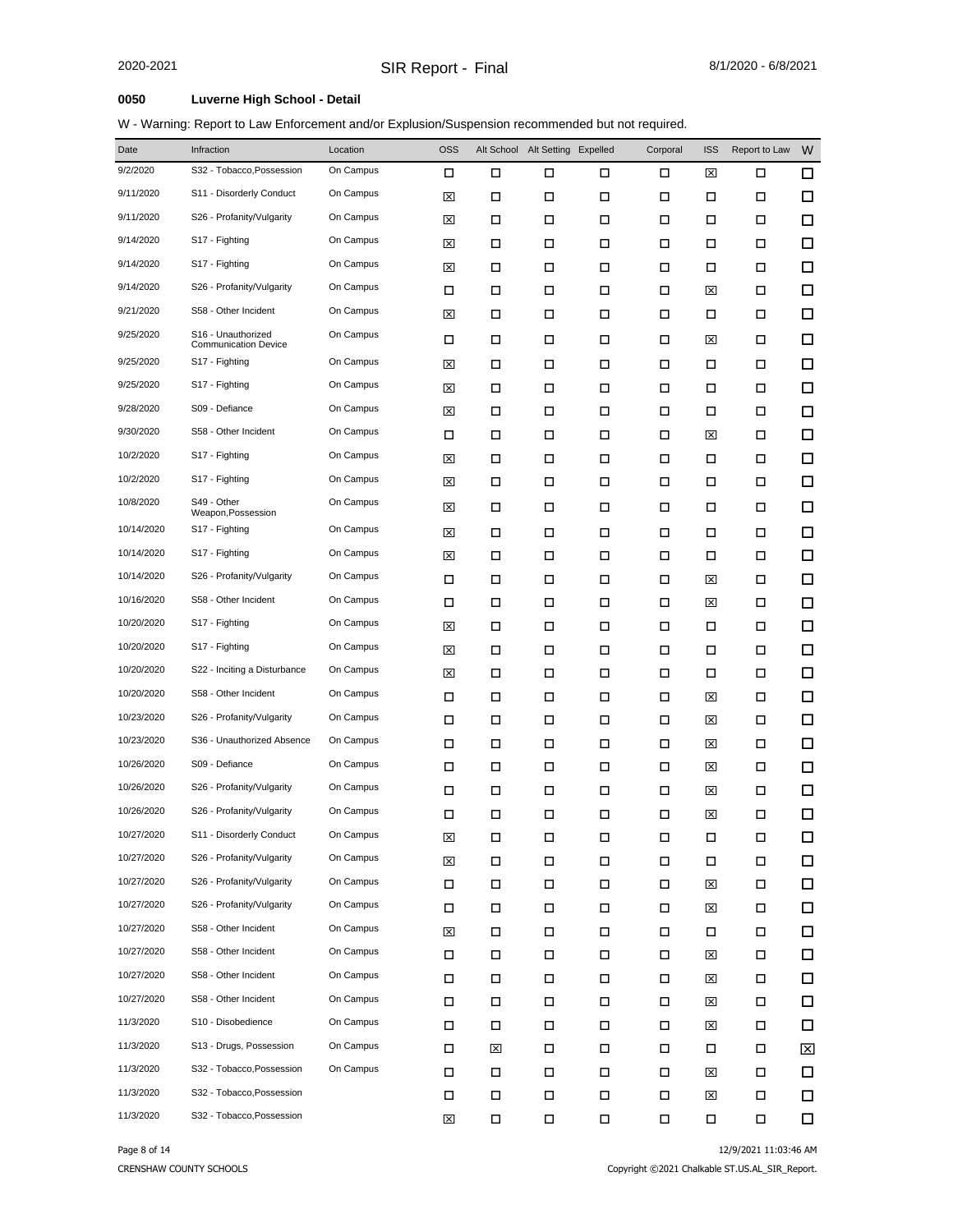W - Warning: Report to Law Enforcement and/or Explusion/Suspension recommended but not required.

| Date       | Infraction                         | Location     | <b>OSS</b> |        | Alt School Alt Setting Expelled |        | Corporal | <b>ISS</b> | Report to Law | W |
|------------|------------------------------------|--------------|------------|--------|---------------------------------|--------|----------|------------|---------------|---|
| 11/3/2020  | S32 - Tobacco, Possession          |              | □          | □      | □                               | □      | □        | ⊠          | □             | □ |
| 11/3/2020  | S32 - Tobacco, Possession          |              | □          | □      | □                               | $\Box$ | □        | ⊠          | □             | □ |
| 11/3/2020  | S58 - Other Incident               |              | ⊠          | □      | □                               | □      | □        | □          | □             | □ |
| 11/3/2020  | S58 - Other Incident               | On Campus    | □          | □      | □                               | □      | □        | ⊠          | □             | □ |
| 11/3/2020  | S58 - Other Incident               |              | ⊠          | □      | □                               | □      | □        | □          | □             | □ |
| 11/5/2020  | S17 - Fighting                     | On Campus    | ⊠          | □      | □                               | □      | □        | □          | □             | □ |
| 11/5/2020  | S17 - Fighting                     | On Campus    | ⊠          | □      | □                               | □      | □        | □          | □             | □ |
| 11/6/2020  | S26 - Profanity/Vulgarity          | On Campus    | □          | □      | □                               | □      | □        | ⊠          | □             | □ |
| 11/6/2020  | S36 - Unauthorized Absence         | On Campus    | □          | □      | □                               | □      | □        | ⊠          | □             | □ |
| 11/6/2020  | S58 - Other Incident               | On Campus    | □          | □      | □                               | □      | □        | ⊠          | □             | □ |
| 11/9/2020  | S32 - Tobacco, Possession          | On Campus    | □          | П      | □                               | □      | □        | ⊠          | □             | □ |
| 11/12/2020 | S58 - Other Incident               | On Campus    | □          | □      | □                               | □      | □        | ⊠          | □             | □ |
| 11/17/2020 | S26 - Profanity/Vulgarity          | On Campus    | □          | П      | □                               | □      | □        | ⊠          | □             | □ |
| 11/18/2020 | S26 - Profanity/Vulgarity          |              | □          | □      | □                               | □      | □        | ⊠          | □             | □ |
| 11/18/2020 | S58 - Other Incident               |              | □          | □      | □                               | □      | □        | ⊠          | □             | □ |
| 11/19/2020 | S58 - Other Incident               | On Campus    | □          | ⊠      | □                               | □      | □        | □          | □             | □ |
| 11/20/2020 | S58 - Other Incident               | On Campus    | □          | □      | □                               | □      | □        | ⊠          | □             | □ |
| 11/30/2020 | S58 - Other Incident               | On Campus    | □          | □      | □                               | □      | □        | ⊠          | □             | □ |
| 12/1/2020  | S09 - Defiance                     | On Campus    | □          | □      | □                               | □      | □        | ⊠          | □             | □ |
| 12/1/2020  | S58 - Other Incident               | On Campus    | ⊠          | □      | □                               | □      | □        | □          | □             | □ |
| 12/4/2020  | S26 - Profanity/Vulgarity          | On Campus    | □          | П      | □                               | □      | □        | ⊠          | □             | □ |
| 12/7/2020  | S17 - Fighting                     | On Campus    | ⊠          | □      | □                               | □      | □        | □          | □             | □ |
| 12/7/2020  | S17 - Fighting                     | On Campus    | □          | ⊠      | □                               | □      | □        | □          | □             | □ |
| 12/7/2020  | S58 - Other Incident               | On Campus    | ⊠          | □      | □                               | □      | □        | □          | □             | □ |
| 12/8/2020  | S58 - Other Incident               | On Campus    | ⊠          | □      | □                               | □      | □        | □          | □             | □ |
| 12/9/2020  | S36 - Unauthorized Absence         | On Campus    | □          | □      | □                               | □      | □        | ⊠          | □             | □ |
| 12/9/2020  | S58 - Other Incident               | On Campus    | □          | □      | □                               | □      | □        | ⊠          | □             | □ |
| 12/11/2020 | S57 - Other/Unknown<br>Weapon, Use | On Campus    | □          | □      | П                               | □      | □        | ⊠          | □             | □ |
| 12/11/2020 | S57 - Other/Unknown<br>Weapon,Use  | On Campus    | □          | □      | □                               | □      | □        | 図          | □             | □ |
| 12/11/2020 | S57 - Other/Unknown<br>Weapon, Use | On Campus    | Π          | □      | П                               | □      | □        | ⊠          | □             | □ |
| 12/11/2020 | S58 - Other Incident               | On Campus    | ⊠          | $\Box$ | □                               | $\Box$ | П        | □          | □             | □ |
| 12/11/2020 | S58 - Other Incident               |              | П          | □      | П                               | П      | □        | ⊠          | □             | □ |
| 12/14/2020 | S58 - Other Incident               | On Campus    | ×          | □      | □                               | □      | □        | □          | □             | □ |
| 12/15/2020 | S32 - Tobacco, Possession          | On Campus    | П          | □      | □                               | □      | □        | ⊠          | □             | □ |
| 12/15/2020 | S58 - Other Incident               | On Campus    | ⊠          | □      | □                               | □      | □        | □          | □             | □ |
| 12/15/2020 | S58 - Other Incident               | On Campus    | ⊠          | □      | □                               | □      | □        | □          | □             | □ |
| 12/16/2020 | S32 - Tobacco, Possession          | On Campus    | ⊠          | □      | □                               | □      | □        | □          | □             | □ |
| 12/16/2020 | S36 - Unauthorized Absence         | On Campus    | □          | □      | □                               | □      | □        | ⊠          | □             | □ |
| 12/16/2020 | S58 - Other Incident               | On Campus    | □          | □      | □                               | □      | □        | ⊠          | □             | □ |
| 12/16/2020 | S58 - Other Incident               | In Transport | □          | □      | □                               | □      | □        | ⊠          | □             | □ |
| 12/17/2020 | S09 - Defiance                     | On Campus    | ⊠          | □      | □                               | □      | □        | □          | □             | □ |

CRENSHAW COUNTY SCHOOLS

Page 9 of 14 22/9/2021 11:03:46 AM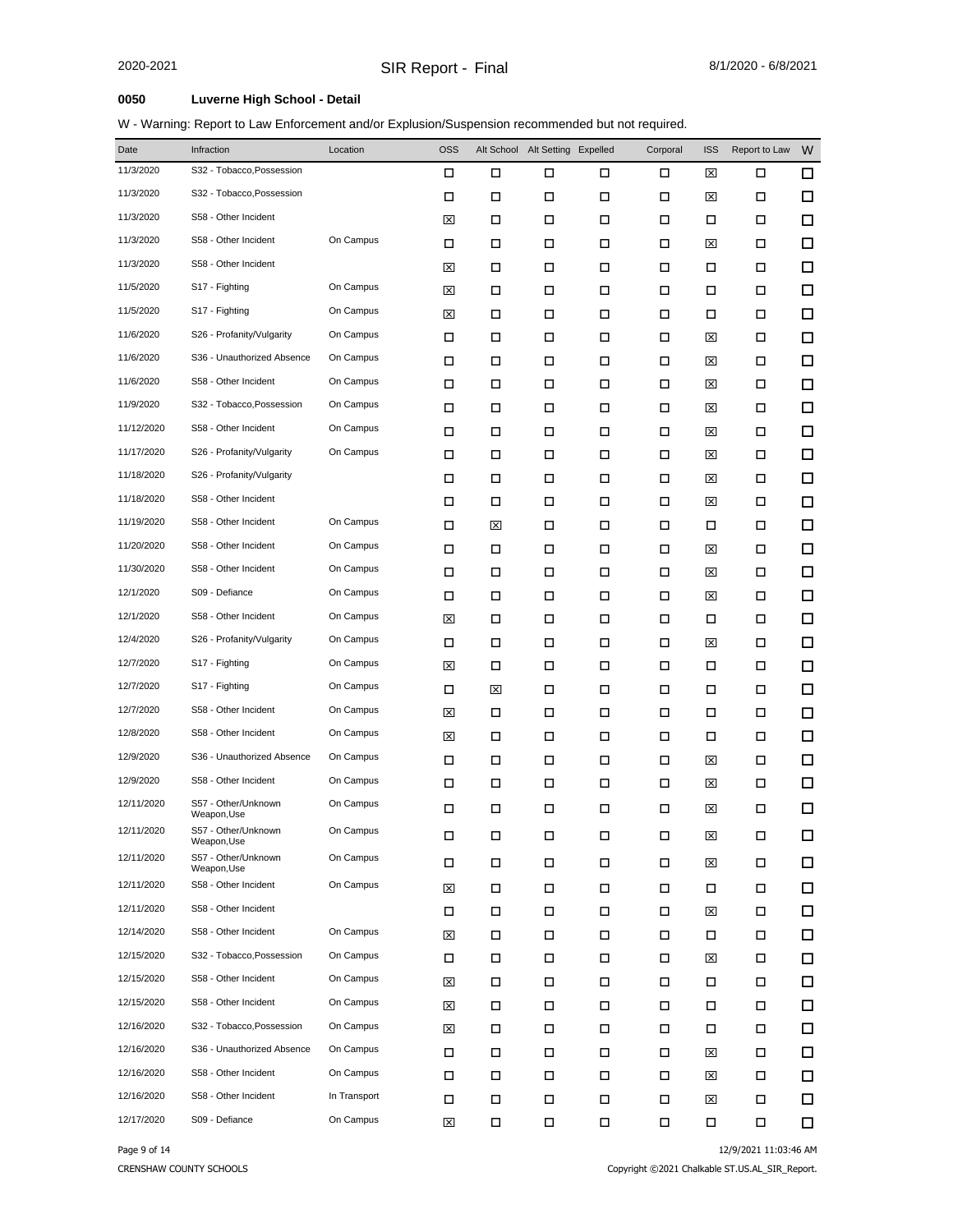| Date       | Infraction                 | Location  | <b>OSS</b> |   | Alt School Alt Setting Expelled |        | Corporal | <b>ISS</b> | Report to Law | W      |
|------------|----------------------------|-----------|------------|---|---------------------------------|--------|----------|------------|---------------|--------|
| 12/17/2020 | S58 - Other Incident       | On Campus | □          | □ | □                               | □      | □        | ⊠          | □             | $\Box$ |
| 1/20/2021  | S13 - Drugs, Possession    | On Campus | □          | 図 | □                               | □      | □        | □          | □             | X      |
| 1/20/2021  | S13 - Drugs, Possession    | On Campus | □          | ⊠ | □                               | □      | □        | □          | □             | ⊠      |
| 1/21/2021  | S58 - Other Incident       |           | ⊠          | □ | □                               | □      | □        | □          | □             | □      |
| 1/22/2021  | S58 - Other Incident       | On Campus | □          | □ | □                               | □      | □        | ⊠          | □             | $\Box$ |
| 1/22/2021  | S58 - Other Incident       | On Campus | □          | □ | □                               | □      | □        | ⊠          | □             | □      |
| 1/25/2021  | S17 - Fighting             | On Campus | ⊠          | □ | П                               | □      | □        | □          | □             | $\Box$ |
| 1/25/2021  | S17 - Fighting             | On Campus | ⊠          | □ | □                               | □      | □        | □          | □             | □      |
| 1/27/2021  | S58 - Other Incident       | On Campus | □          | □ | П                               | $\Box$ | □        | ⊠          | □             | $\Box$ |
| 1/29/2021  | S58 - Other Incident       | On Campus | ⊠          | □ | □                               | □      | □        | П          | □             | □      |
| 1/29/2021  | S58 - Other Incident       | On Campus | ⊠          | □ | П                               | □      | □        | □          | □             | □      |
| 2/1/2021   | S58 - Other Incident       | On Campus | ⊠          | □ | □                               | □      | □        | □          | □             | □      |
| 2/2/2021   | S26 - Profanity/Vulgarity  | On Campus | □          | □ | П                               | □      | □        | ⊠          | □             | □      |
| 2/3/2021   | S58 - Other Incident       |           | ⊠          | □ | □                               | □      | □        | □          | □             | □      |
| 2/3/2021   | S58 - Other Incident       | On Campus | □          | □ | □                               | □      | □        | ⊠          | □             | □      |
| 2/10/2021  | S09 - Defiance             | On Campus | □          | □ | □                               | □      | □        | ⊠          | □             | □      |
| 2/10/2021  | S09 - Defiance             | On Campus | □          | □ | □                               | $\Box$ | □        | ⊠          | □             | □      |
| 2/10/2021  | S09 - Defiance             | On Campus | ⊠          | □ | □                               | □      | □        | □          | □             | □      |
| 2/10/2021  | S58 - Other Incident       | On Campus | □          | □ | □                               | □      | □        | ⊠          | □             | □      |
| 2/12/2021  | S58 - Other Incident       | On Campus | □          | □ | □                               | □      | □        | ⊠          | □             | □      |
| 2/12/2021  | S58 - Other Incident       |           | ⊠          | □ | □                               | □      | □        | □          | □             | □      |
| 2/17/2021  | S26 - Profanity/Vulgarity  | On Campus | □          | □ | □                               | □      | □        | ⊠          | □             | □      |
| 2/18/2021  | S58 - Other Incident       | On Campus | □          | □ | □                               | □      | □        | ⊠          | □             | □      |
| 2/18/2021  | S58 - Other Incident       | On Campus | ⊠          | □ | □                               | □      | □        | □          | □             | □      |
| 2/19/2021  | S09 - Defiance             | On Campus | ⊠          | □ | □                               | $\Box$ | □        | □          | □             | □      |
| 2/22/2021  | S32 - Tobacco, Possession  | On Campus | ⊠          | □ | П                               | $\Box$ | □        | □          | □             | □      |
| 2/22/2021  | S58 - Other Incident       | On Campus | ⊠          | □ | □                               | □      | □        | □          | □             | □      |
| 2/23/2021  | S58 - Other Incident       | On Campus | ⊠          | □ | □                               | □      | □        | □          | □             | □      |
| 2/23/2021  | S58 - Other Incident       | On Campus | 囟          | □ | □                               | □      | □        | □          | □             | □      |
| 2/23/2021  | S58 - Other Incident       |           | П          | П | П                               | $\Box$ | П        | ⊠          | 口             | □      |
| 2/23/2021  | S58 - Other Incident       | On Campus | $\Box$     | П | П                               | $\Box$ | П        | ⊠          | $\Box$        | □      |
| 2/23/2021  | S58 - Other Incident       | On Campus | □          | □ | П                               | П      | □        | ⊠          | □             | $\Box$ |
| 2/25/2021  | S58 - Other Incident       | On Campus | ⊠          | □ | □                               | □      | □        | □          | □             | 口      |
| 2/26/2021  | S09 - Defiance             |           | ⊠          | □ | П                               | П      | □        | □          | □             | $\Box$ |
| 2/26/2021  | S58 - Other Incident       |           | □          | □ | П                               | □      | □        | ⊠          | □             | $\Box$ |
| 2/26/2021  | S58 - Other Incident       |           | □          | □ | П                               | □      | □        | ⊠          | □             | $\Box$ |
| 3/1/2021   | S09 - Defiance             | On Campus | □          | □ | □                               | □      | □        | ⊠          | □             | 口      |
| 3/1/2021   | S36 - Unauthorized Absence | On Campus | ⊠          | □ | П                               | □      | □        | □          | □             | 口      |
| 3/1/2021   | S58 - Other Incident       | On Campus | $\Box$     | □ | □                               | □      | □        | ⊠          | □             | 口      |
| 3/1/2021   | S58 - Other Incident       | On Campus | □          | □ | П                               | П      | □        | ⊠          | □             | 口      |
| 3/1/2021   | S58 - Other Incident       | On Campus | П          | П | П                               | $\Box$ | П        | 区          | 口             | □      |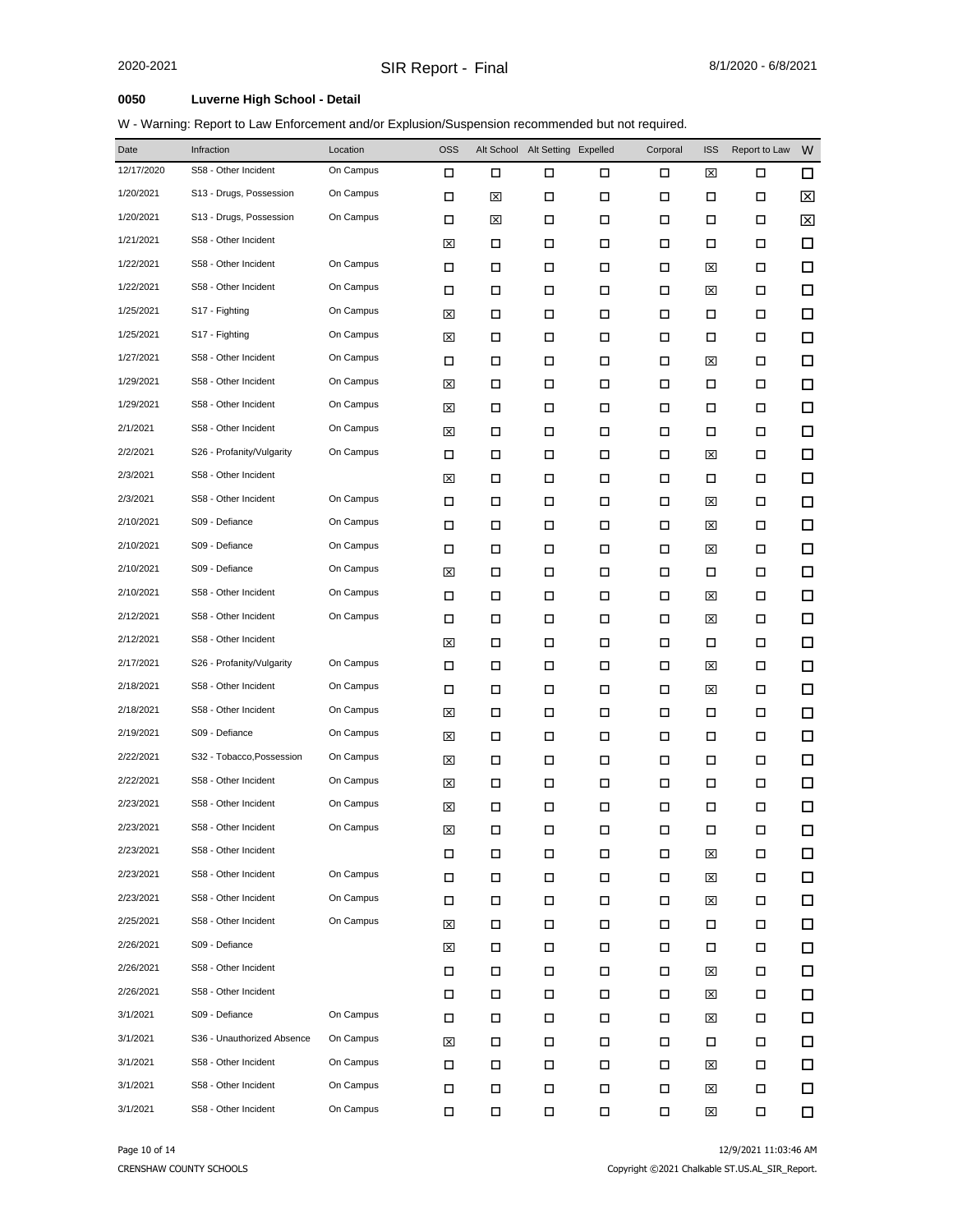W - Warning: Report to Law Enforcement and/or Explusion/Suspension recommended but not required.

| Date      | Infraction                                                    | Location     | <b>OSS</b> |   | Alt School Alt Setting Expelled |        | Corporal | <b>ISS</b> | Report to Law | W      |
|-----------|---------------------------------------------------------------|--------------|------------|---|---------------------------------|--------|----------|------------|---------------|--------|
| 3/2/2021  | S26 - Profanity/Vulgarity                                     | On Campus    | ⊠          | □ | □                               | □      | □        | □          | □             | □      |
| 3/3/2021  | S26 - Profanity/Vulgarity                                     | On Campus    | ⊠          | □ | □                               | □      | □        | □          | □             | □      |
| 3/3/2021  | S36 - Unauthorized Absence                                    | On Campus    | ⊠          | □ | □                               | □      | □        | П          | □             | □      |
| 3/3/2021  | S36 - Unauthorized Absence                                    | On Campus    | □          | □ | □                               | □      | □        | ⊠          | □             | □      |
| 3/3/2021  | S58 - Other Incident                                          | On Campus    | □          | П | □                               | □      | □        | ⊠          | □             | $\Box$ |
| 3/5/2021  | S26 - Profanity/Vulgarity                                     | On Campus    | □          | □ | □                               | □      | □        | ⊠          | □             | □      |
| 3/8/2021  | S58 - Other Incident                                          | On Campus    | ⊠          | П | □                               | □      | □        | □          | □             | □      |
| 3/8/2021  | S58 - Other Incident                                          | On Campus    | ⊠          | □ | □                               | □      | □        | П          | □             | □      |
| 3/9/2021  | S17 - Fighting                                                | In Transport | □          | П | □                               | □      | □        | ⊠          | □             | □      |
| 3/9/2021  | S17 - Fighting                                                | In Transport | □          | □ | □                               | □      | □        | ⊠          | □             | □      |
| 3/9/2021  | S58 - Other Incident                                          | On Campus    | ⊠          | П | □                               | □      | □        | □          | □             | □      |
| 3/10/2021 | S09 - Defiance                                                | On Campus    | □          | □ | □                               | □      | □        | ⊠          | □             | □      |
| 3/10/2021 | S58 - Other Incident                                          | On Campus    | 囟          | □ | □                               | □      | □        | П          | □             | □      |
| 3/11/2021 | S58 - Other Incident                                          | On Campus    | ⊠          | □ | □                               | □      | □        | □          | □             | □      |
| 3/11/2021 | S58 - Other Incident                                          | On Campus    | ⊠          | □ | □                               | □      | □        | □          | □             | □      |
| 3/15/2021 | S09 - Defiance                                                | On Campus    | □          | □ | □                               | □      | □        | ⊠          | □             | □      |
| 3/15/2021 | S26 - Profanity/Vulgarity                                     | On Campus    | ⊠          | □ | □                               | □      | □        | □          | □             | □      |
| 3/15/2021 | S36 - Unauthorized Absence                                    | On Campus    | ⊠          | □ | □                               | □      | □        | □          | □             | □      |
| 3/16/2021 | S36 - Unauthorized Absence                                    | On Campus    | □          | □ | □                               | □      | □        | ⊠          | □             | □      |
| 3/16/2021 | S58 - Other Incident                                          | On Campus    | ⊠          | □ | □                               | □      | □        | □          | □             | □      |
| 3/17/2021 | S16 - Unauthorized<br><b>Communication Device</b>             | On Campus    | ⊠          | □ | □                               | □      | □        | □          | □             | □      |
| 3/18/2021 | S09 - Defiance                                                | On Campus    | □          | □ | □                               | □      | □        | ⊠          | □             | □      |
| 3/18/2021 | S09 - Defiance                                                | On Campus    | ⊠          | □ | □                               | □      | □        | □          | □             | □      |
| 3/18/2021 | S10 - Disobedience                                            | On Campus    | □          | □ | □                               | □      | □        | ⊠          | □             | □      |
| 3/18/2021 | S26 - Profanity/Vulgarity                                     | On Campus    | □          | □ | □                               | □      | □        | ⊠          | □             | □      |
| 3/19/2021 | S13 - Drugs, Possession                                       | Off Campus   | □          | ⊠ | □                               | □      | □        | □          | □             | ⊠      |
| 3/19/2021 | S <sub>16</sub> - Unauthorized<br><b>Communication Device</b> | On Campus    | □          | □ | □                               | □      | □        | ⊠          | □             | □      |
| 3/19/2021 | S58 - Other Incident                                          | On Campus    | □          | □ | □                               | □      | □        | ⊠          | □             | □      |
| 3/19/2021 | S58 - Other Incident                                          | On Campus    | П          | □ | □                               | □      | □        | 図          | 口             | $\Box$ |
| 3/19/2021 | S58 - Other Incident                                          | On Campus    | ⊠          | □ | □                               | $\Box$ | □        | □          | 口             | □      |
| 3/22/2021 | S16 - Unauthorized<br><b>Communication Device</b>             | On Campus    | ⊠          | □ | □                               | □      | □        | □          | 口             | □      |
| 3/23/2021 | S09 - Defiance                                                | On Campus    | ⊠          | □ | □                               | □      | □        | □          | □             | □      |
| 3/23/2021 | S26 - Profanity/Vulgarity                                     | On Campus    | ⊠          | □ | □                               | □      | □        | □          | □             | □      |
| 3/23/2021 | S36 - Unauthorized Absence                                    | On Campus    | □          | □ | □                               | □      | □        | ⊠          | □             | □      |
| 3/23/2021 | S58 - Other Incident                                          | On Campus    | □          | □ | □                               | □      | □        | ⊠          | □             | □      |
| 3/23/2021 | S58 - Other Incident                                          | On Campus    | □          | □ | □                               | □      | □        | ⊠          | □             | □      |
| 3/23/2021 | S58 - Other Incident                                          |              | □          | □ | □                               | □      | □        | ⊠          | □             | □      |
| 3/23/2021 | S58 - Other Incident                                          |              | ⊠          | □ | □                               | □      | □        | □          | □             | □      |
| 3/24/2021 | S09 - Defiance                                                | On Campus    | □          | □ | □                               | □      | □        | ⊠          | □             | □      |
| 3/24/2021 | S11 - Disorderly Conduct                                      | On Campus    | ⊠          | □ | П                               | □      | □        | □          | □             | □      |
| 3/24/2021 | S26 - Profanity/Vulgarity                                     | On Campus    | ⊠          | П | П                               | П      | П        | П          | □             | $\Box$ |

Page 11 of 14 12/9/2021 11:03:46 AM

CRENSHAW COUNTY SCHOOLS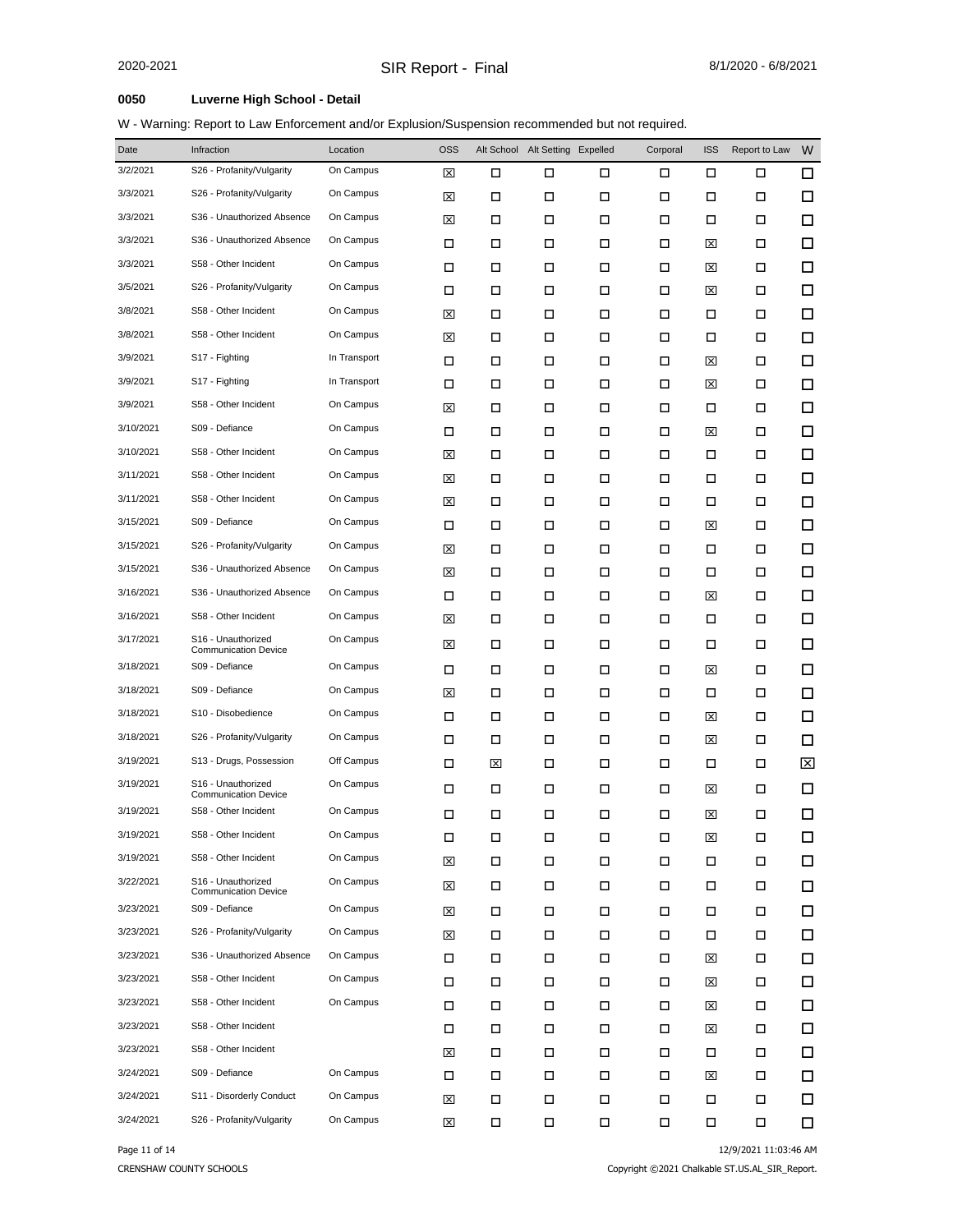| Date      | Infraction                 | Location  | <b>OSS</b> |   | Alt School Alt Setting Expelled |        | Corporal | <b>ISS</b> | Report to Law | W      |
|-----------|----------------------------|-----------|------------|---|---------------------------------|--------|----------|------------|---------------|--------|
| 3/26/2021 | S58 - Other Incident       |           | □          | □ | □                               | □      | □        | ⊠          | □             | $\Box$ |
| 4/6/2021  | S17 - Fighting             | On Campus | □          | □ | □                               | □      | □        | ⊠          | □             | □      |
| 4/6/2021  | S17 - Fighting             | On Campus | ⊠          | □ | П                               | □      | □        | □          | □             | □      |
| 4/6/2021  | S17 - Fighting             | On Campus | □          | □ | □                               | □      | □        | ⊠          | □             | □      |
| 4/6/2021  | S17 - Fighting             | On Campus | ⊠          | □ | П                               | □      | □        | □          | □             | $\Box$ |
| 4/6/2021  | S17 - Fighting             | On Campus | □          | □ | □                               | □      | □        | ⊠          | □             | □      |
| 4/6/2021  | S17 - Fighting             | On Campus | ⊠          | □ | П                               | П      | □        | □          | 口             | $\Box$ |
| 4/6/2021  | S17 - Fighting             | On Campus | □          | □ | □                               | □      | □        | ⊠          | □             | □      |
| 4/6/2021  | S17 - Fighting             | On Campus | ⊠          | □ | П                               | $\Box$ | □        | □          | □             | □      |
| 4/8/2021  | S58 - Other Incident       | On Campus | □          | 図 | □                               | □      | □        | □          | □             | $\Box$ |
| 4/8/2021  | S58 - Other Incident       | On Campus | ⊠          | □ | □                               | □      | □        | □          | □             | □      |
| 4/12/2021 | S58 - Other Incident       | On Campus | ⊠          | □ | П                               | □      | □        | П          | 口             | □      |
| 4/12/2021 | S58 - Other Incident       | On Campus | ⊠          | □ | □                               | □      | □        | □          | □             | □      |
| 4/12/2021 | S58 - Other Incident       | On Campus | ⊠          | □ | П                               | $\Box$ | П        | □          | □             | □      |
| 4/13/2021 | S58 - Other Incident       | On Campus | ⊠          | □ | П                               | □      | □        | □          | □             | □      |
| 4/13/2021 | S58 - Other Incident       | On Campus | ⊠          | □ | □                               | □      | □        | □          | □             | □      |
| 4/13/2021 | S58 - Other Incident       | On Campus | ⊠          | □ | □                               | $\Box$ | □        | □          | □             | □      |
| 4/13/2021 | S58 - Other Incident       | On Campus | ⊠          | □ | □                               | □      | □        | □          | □             | □      |
| 4/13/2021 | S58 - Other Incident       | On Campus | □          | □ | □                               | □      | □        | ⊠          | □             | □      |
| 4/14/2021 | S09 - Defiance             | On Campus | ⊠          | □ | П                               | □      | □        | □          | □             | □      |
| 4/14/2021 | S09 - Defiance             | On Campus | ⊠          | □ | □                               | $\Box$ | □        | □          | □             | □      |
| 4/14/2021 | S11 - Disorderly Conduct   |           | □          | □ | П                               | □      | □        | ⊠          | □             | □      |
| 4/14/2021 | S11 - Disorderly Conduct   |           | ⊠          | □ | □                               | □      | □        | □          | □             | □      |
| 4/14/2021 | S11 - Disorderly Conduct   |           | □          | □ | □                               | □      | □        | ⊠          | □             | □      |
| 4/14/2021 | S11 - Disorderly Conduct   |           | ⊠          | □ | П                               | $\Box$ | □        | □          | □             | □      |
| 4/14/2021 | S58 - Other Incident       | On Campus | □          | □ | П                               | П      | □        | ⊠          | □             | □      |
| 4/15/2021 | S36 - Unauthorized Absence | On Campus | □          | □ | □                               | □      | □        | ⊠          | □             | □      |
| 4/15/2021 | S58 - Other Incident       | On Campus | ⊠          | □ | $\Box$                          | □      | □        | □          | □             | □      |
| 4/15/2021 | S58 - Other Incident       | On Campus | □          | □ | □                               | □      | □        | 図          | □             | □      |
| 4/15/2021 | S58 - Other Incident       | On Campus | П          | □ | □                               | П      | П        | ⊠          | 口             | □      |
| 4/16/2021 | S58 - Other Incident       | On Campus | П          | □ | П                               | $\Box$ | □        | ⊠          | $\Box$        | □      |
| 4/19/2021 | S26 - Profanity/Vulgarity  | On Campus | □          | □ | П                               | □      | □        | ⊠          | □             | $\Box$ |
| 4/19/2021 | S36 - Unauthorized Absence | On Campus | □          | □ | П                               | □      | □        | ⊠          | □             | □      |
| 4/19/2021 | S36 - Unauthorized Absence | On Campus | □          | □ | П                               | П      | □        | ⊠          | □             | $\Box$ |
| 4/19/2021 | S58 - Other Incident       | On Campus | ⊠          | □ | П                               | П      | П        | □          | □             | □      |
| 4/20/2021 | S09 - Defiance             | On Campus | □          | □ | □                               | $\Box$ | □        | ⊠          | □             | $\Box$ |
| 4/20/2021 | S09 - Defiance             | On Campus | ⊠          | □ | П                               | □      | □        | □          | □             | □      |
| 4/20/2021 | S58 - Other Incident       | On Campus | ⊠          | □ | П                               | $\Box$ | □        | $\Box$     | □             | 口      |
| 4/20/2021 | S58 - Other Incident       |           | ⊠          | □ | П                               | $\Box$ | П        | □          | □             | 口      |
| 4/21/2021 | S09 - Defiance             | On Campus | ⊠          | П | П                               | П      | П        | □          | Д             | $\Box$ |
| 4/21/2021 | S58 - Other Incident       |           | □          | П | П                               | $\Box$ | □        | ⊠          | □             | □      |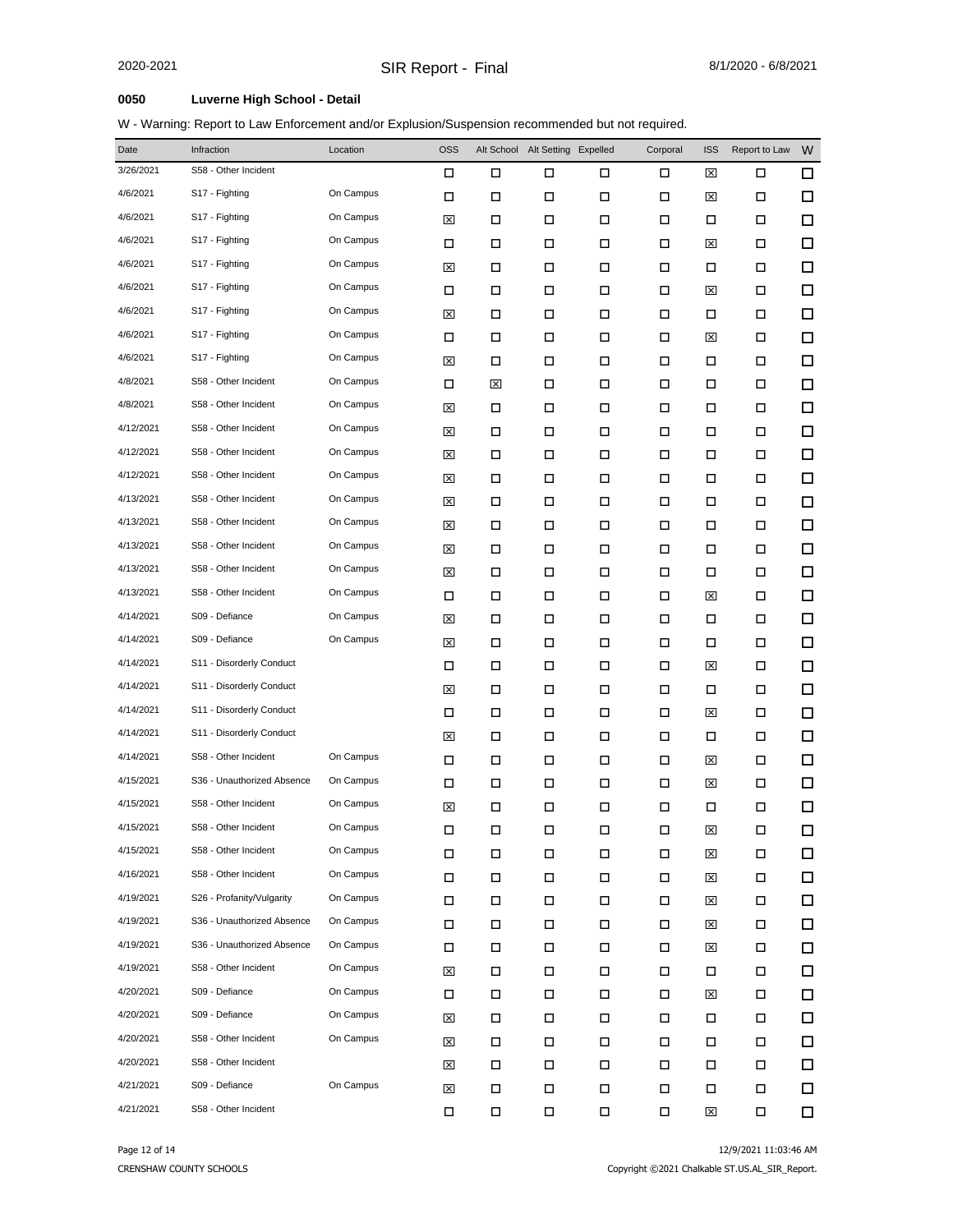|  | W - Warning: Report to Law Enforcement and/or Explusion/Suspension recommended but not required. |  |  |
|--|--------------------------------------------------------------------------------------------------|--|--|
|  |                                                                                                  |  |  |

| Date      | Infraction                        | Location  | <b>OSS</b> |        | Alt School Alt Setting Expelled |        | Corporal | <b>ISS</b> | Report to Law | W |
|-----------|-----------------------------------|-----------|------------|--------|---------------------------------|--------|----------|------------|---------------|---|
| 4/22/2021 | S58 - Other Incident              | On Campus | 図          | $\Box$ | П                               | $\Box$ | П        | $\Box$     | П             | □ |
| 4/22/2021 | S58 - Other Incident              |           | □          | □      | Ω                               | 口      | □        | ⊠          | □             | □ |
| 4/23/2021 | S11 - Disorderly Conduct          | On Campus | $\Box$     | П      | Ω                               | $\Box$ | □        | 図          | $\Box$        | □ |
| 4/23/2021 | S32 - Tobacco, Possession         | On Campus | $\Box$     | П      | П                               | $\Box$ | $\Box$   | ⊠          | $\Box$        | □ |
| 4/23/2021 | S32 - Tobacco, Possession         | On Campus | □          | □      | П                               | $\Box$ | □        | ⊠          | □             | □ |
| 4/23/2021 | S32 - Tobacco, Possession         | On Campus | $\Box$     | $\Box$ | П                               | $\Box$ | □        | ⊠          | □             | □ |
| 4/23/2021 | S58 - Other Incident              | On Campus | □          | □      | □                               | □      | □        | ⊠          | □             | □ |
| 4/27/2021 | S36 - Unauthorized Absence        | On Campus | ⊠          | □      | П                               | $\Box$ | □        | □          | □             | □ |
| 4/28/2021 | S09 - Defiance                    | On Campus | 図          | □      | □                               | □      | □        | □          | □             | □ |
| 4/28/2021 | S26 - Profanity/Vulgarity         | On Campus | $\Box$     | □      | Ω                               | $\Box$ | □        | ⊠          | □             | □ |
| 4/28/2021 | S36 - Unauthorized Absence        | On Campus | 図          | $\Box$ | П                               | $\Box$ | $\Box$   | $\Box$     | $\Box$        | □ |
| 4/29/2021 | S11 - Disorderly Conduct          | On Campus | 図          | □      | □                               | □      | □        | □          | □             | □ |
| 4/30/2021 | S58 - Other Incident              | On Campus | 図          | $\Box$ | $\Box$                          | $\Box$ | □        | □          | $\Box$        | □ |
| 4/30/2021 | S58 - Other Incident              | On Campus | □          | □      | □                               | □      | □        | ⊠          | □             | □ |
| 5/4/2021  | S49 - Other<br>Weapon, Possession | On Campus | 図          | □      | П                               | $\Box$ | $\Box$   | □          | □             | □ |
| 5/6/2021  | S58 - Other Incident              | On Campus | $\Box$     | $\Box$ | Ω                               | □      | $\Box$   | 図          | $\Box$        | □ |
| 5/6/2021  | S58 - Other Incident              | On Campus | $\Box$     | □      | П                               | $\Box$ | □        | ⊠          | □             | □ |
| 5/7/2021  | S58 - Other Incident              | On Campus | $\Box$     | 図      | Ω                               | $\Box$ | □        | □          | □             | □ |
| 5/7/2021  | S58 - Other Incident              | On Campus | □          | □      | □                               | □      | □        | ⊠          | □             | □ |
| 5/10/2021 | S36 - Unauthorized Absence        | On Campus | □          | □      | □                               | □      | □        | ⊠          | □             | □ |
| 5/11/2021 | S26 - Profanity/Vulgarity         | On Campus | 図          | □      | П                               | $\Box$ | □        | □          | □             | □ |
| 5/14/2021 | S58 - Other Incident              | On Campus | $\Box$     | $\Box$ | П                               | $\Box$ | $\Box$   | ⊠          | $\Box$        | □ |
| 5/18/2021 | S58 - Other Incident              | On Campus | 図          | □      | П                               | $\Box$ | □        | □          | □             | □ |